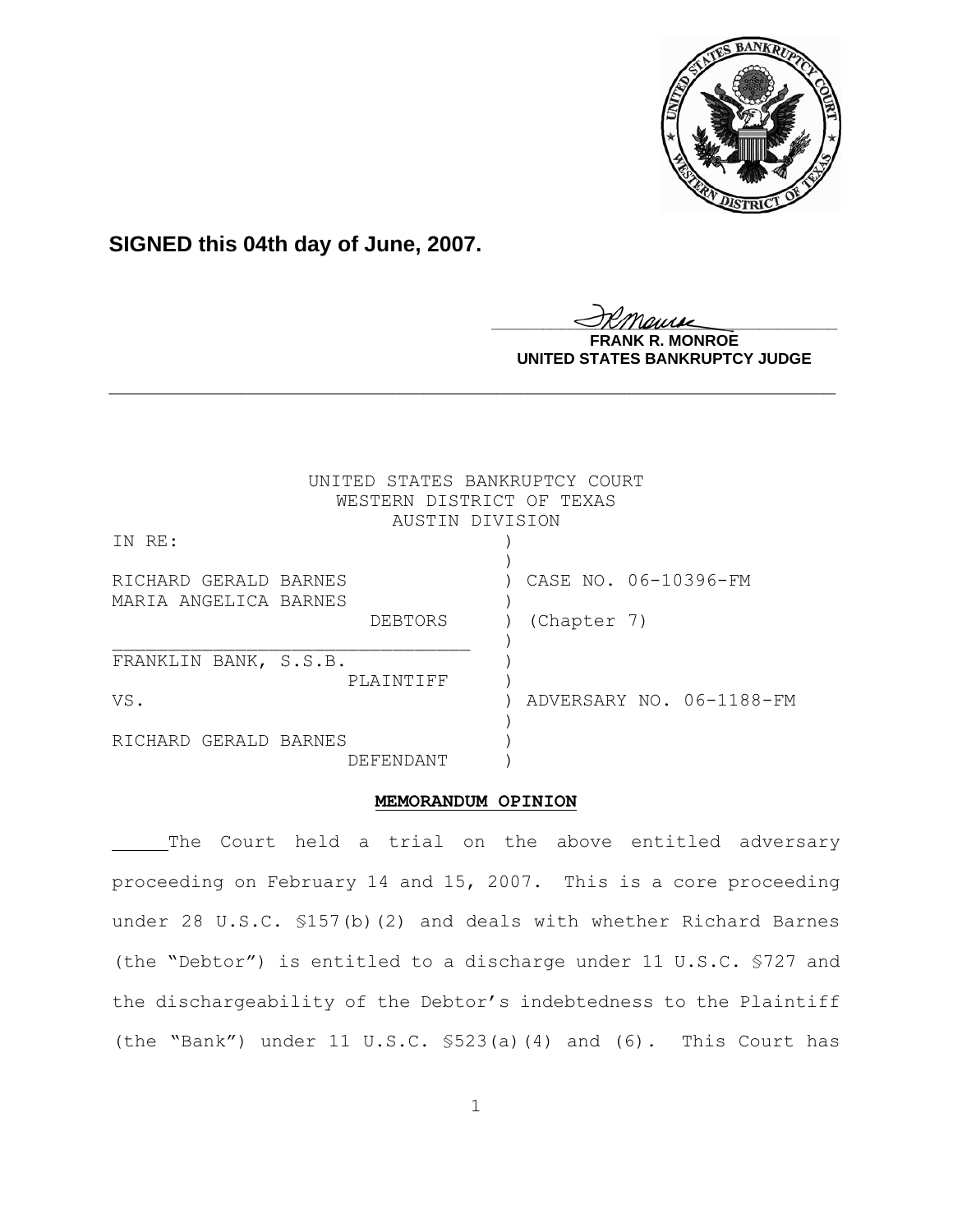the jurisdiction to enter a final order under 28 U.S.C. §1334(a) and (b), 28 U.S.C.  $$157(a)$  and (b)(1), 28 U.S.C.  $$151$  and the Standing Order of Reference of all bankruptcy matters to this Court by the United States District Court for the Western District of Texas. This Memorandum Opinion is being issued as Findings of Fact and Conclusions of Law in accordance with Bankruptcy Rule 7052.

#### **Statement of Facts**

The facts established at the trial of this case paint a very strange picture. On the one hand, we have the Debtor in a most cavalier manner disposing of assets of Mobar, LLP, an entity which he and his wife wholly owned, and which assets served as collateral for the Bank. On the other hand, we have the Bank who appears unable to obtain any timely response from the Small Business Association ("SBA") with regard to Debtor's desire to selfliquidate.

The business of Mobar, LLP was rapidly declining in the spring of 2005. The inventory of the Guadalupe store was seriously depleted and Mobar was by June 2005 in a position where it had few, if any, resources with which to keep its stores appropriately stocked. The Debtor requested a meeting with Richard Waite and Robert Rhoades, representatives of the Bank, in early June 2005. The meeting actually occurred June 24, 2005. At that time, the Debtor informed Rhoades and Waite of the need to sell the stores due to probable legislative action which would result in the loss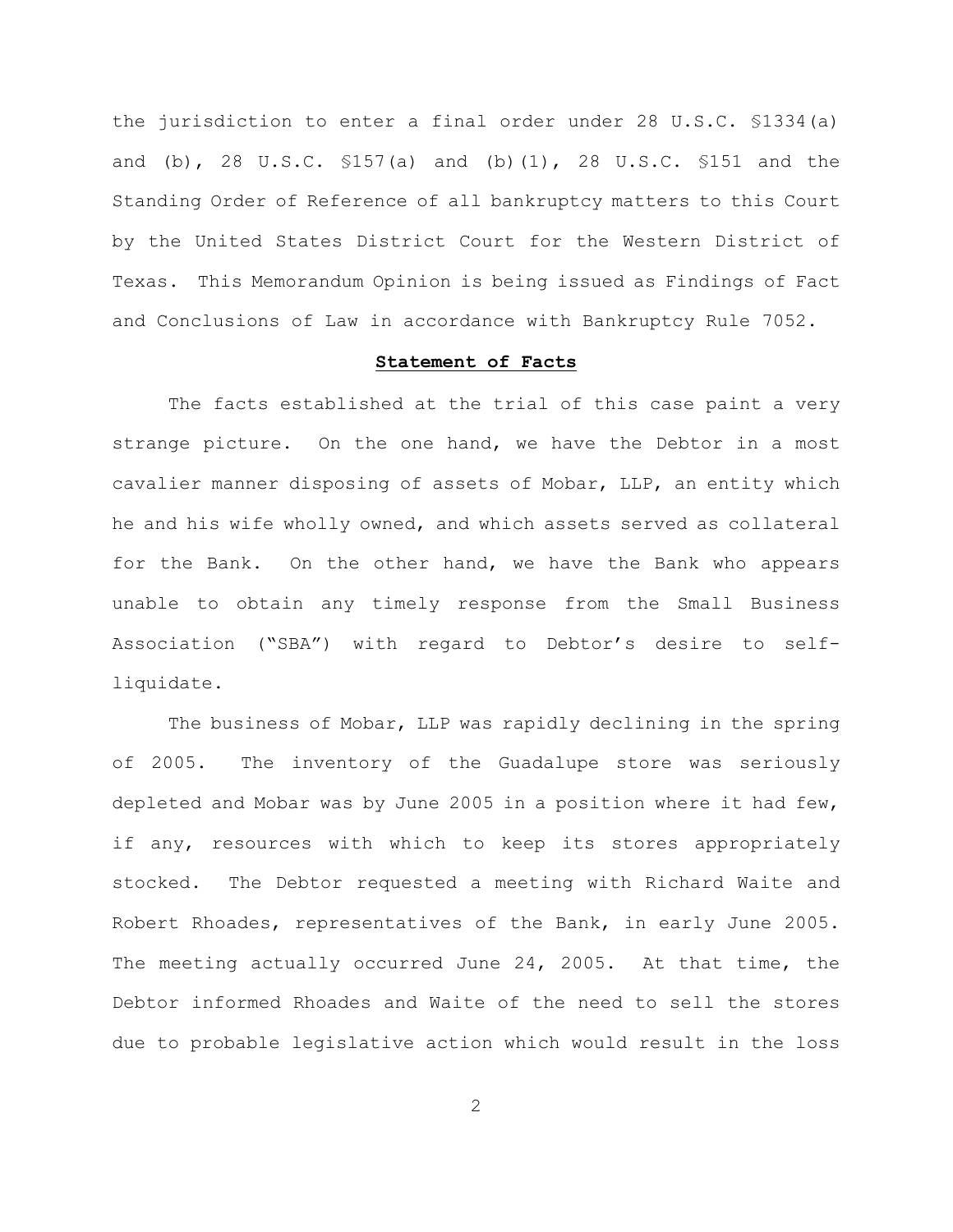of his wholesale business to restaurants and bars. The Debtor alleges that he told the Bank at that meeting that the sale of the stores would not fully cover the debt. He also claims to have told the bankers that from the sale of the Guadalupe store, the Bank would probably net only \$50,000.00. This is disputed by the Bank. In fact, Waite prepared an Asset Review Form from Rhoades' notes of the meeting with Barnes on the  $24<sup>th</sup>$ . That form contained the following statement, "Richard Barnes has approached the Bank and is planning to sell the business to Twin Liquors. The proposed sales price is \$555,000.00. The sale is being brought on by a recent change in law related to wholesale liquor business which has resulted in a 50% decline in the value of his business". See Bank Exhibit 116. However, the Debtor failed to tell them that on June 16, 2005, he had already turned the servicing of the wholesale accounts of the Guadalupe store over to Twin Liquors. At the meeting the bankers told the Debtor that SBA approval would be required before he could take any action. The Debtor's response was that he needed to have an answer by August 1. The Bank gave him no assurances.

The Debtor then did an incredible thing. He signed an Asset Purchase Agreement on June 28, 2005 with Twin Liquors for the Guadalupe store. Bank's Exhibit 112-Depo. R. Barnes-Exhibit 5 attached. The price was \$225,000.00 plus the cost of the inventory. An initial down payment of \$175,000.00 was made which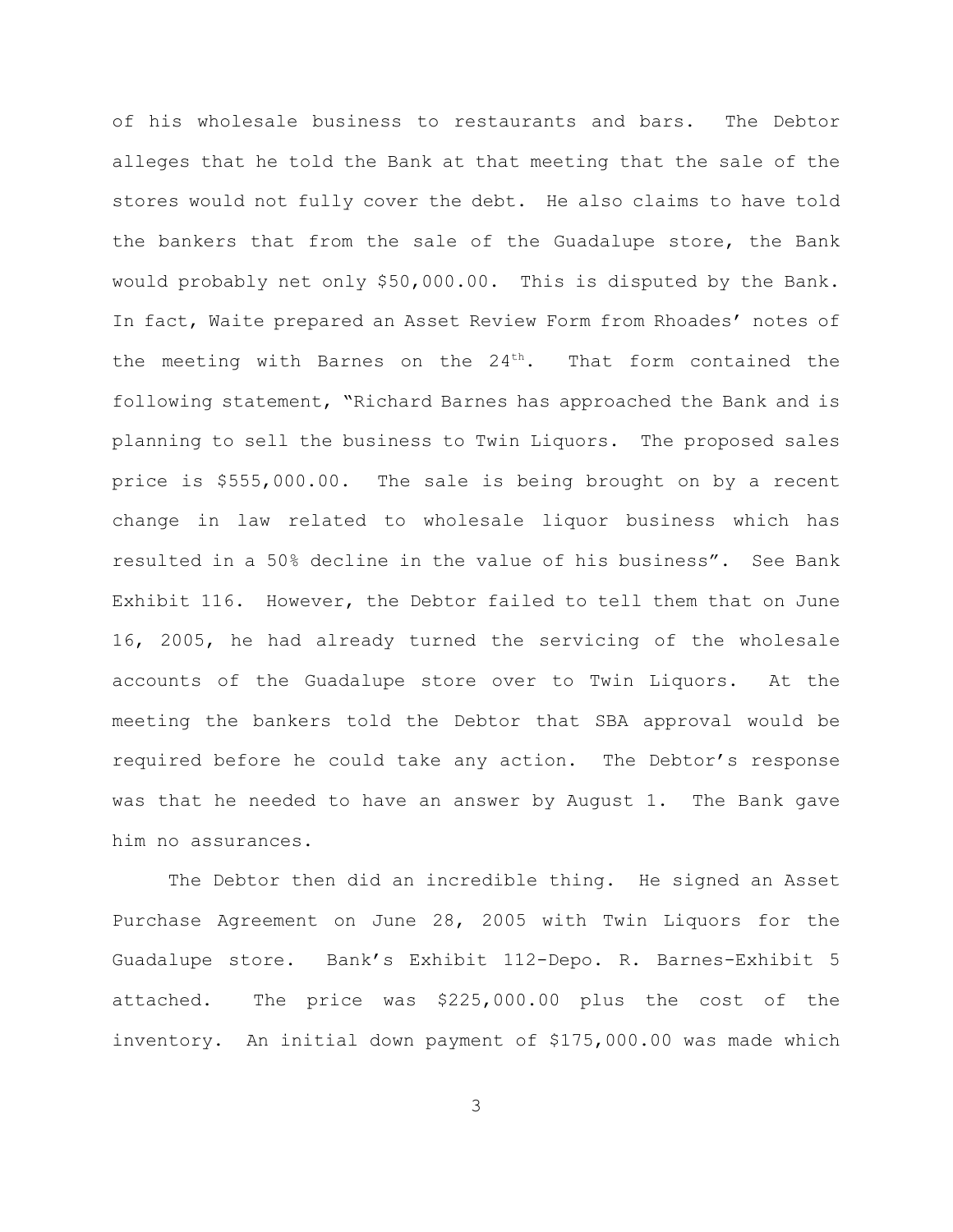the Debtor used to pay third party liquor suppliers.<sup>1</sup> The \$50,000.00 balance was for the wholesale accounts but could be adjusted depending on the exact number of wholesale accounts to be transferred at closing. He did not tell the Bank what he had done.

Finally, on July 5, 2005, the Debtor sent a letter to the SBA in care of the Bank informing them of what he had done. Specifically, he disclosed that the \$175,000.00 had been used to pay liquor suppliers and that out of the balance to be paid at closing the Bank would receive \$50,000.00. In that regard he advised them that the amount to be paid for the inventory would also have to be used to pay off liquor suppliers.

The Bank received the letter on July 10 and requested Phillip Weaver, a senior vice president with experience in SBA loans, be involved. On July 11, Mr. Weaver faxed the SBA a copy of the Debtor's letter with the request that the SBA purchase the outstanding participation on the note.

The Bank disputes that the Debtor ever told them about the pending sale before it occurred or that he ever told them about the need to use the majority of the proceeds to pay liquor suppliers prior to the July 5 letter. Nevertheless, after receipt of the

 $1$ Although  $12.5$  of the Asset Purchase Agreement set forth purchase price allocations for FFE, vehicles, inventory and goodwill, none of the blanks were completed and no evidence was presented with respect to any of the \$175,000 being allocated to inventory, goodwill, FFE, etc. There was \$159,456.61 paid for inventory and \$20,000 paid for the wholesale accounts at the closing on August 18 and an additional \$35,000 payment reallocated from an employment contract.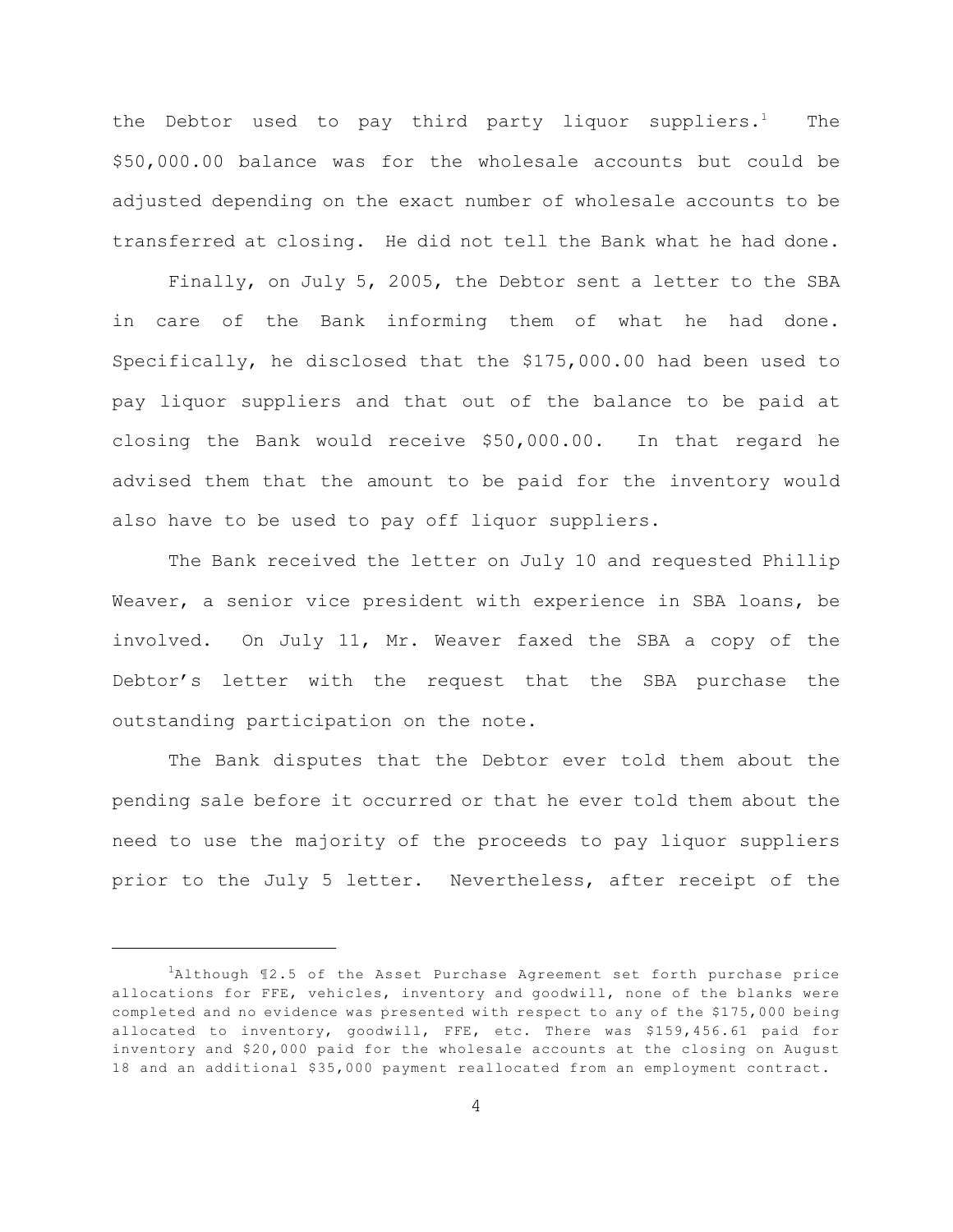July 5 letter, the Bank checked with their counsel to verify the propriety, or impropriety, of the Debtor's action in paying the suppliers. The Bank's counsel by e-mail dated August 16, 2005 verified that the Debtor's use of the proceeds were valid under the Texas Alcoholic Beverage Code Sections 1002.31 and .32 "if he wanted to stay in business". See Bank's Exhibit 72.

Mobar, however, was not going to stay in business. The Guadalupe store location was going to stay in business but under new ownership – Twin Liquors. It was, however, the Debtor's understanding that he had to pay the liquor suppliers in order to be in full compliance with his Asset Purchase Agreement with Twin Liquors. Additionally, it would appear that the \$175,000.00 did not represent proceeds of the liquor inventory or FFE of the Bank although it is most likely covered by the Bank's lien against Mobar's "general intangibles". Bank's Exhibit 2. In any event, it is clear that the Bank was totally cut out of Mobar's sales transaction with Twin Liquors even though the Debtor had been told prior to his signing the same that SBA approval would be required. The fact is that we do not know what would have resulted if the Bank had been kept fully informed and been included in the negotiations with Twin Liquors which in most cases where property is collateralized is standard procedure.

Twin Liquors and Mobar took an inventory of the Guadalupe store location on August 16, 2005 in order to close the remainder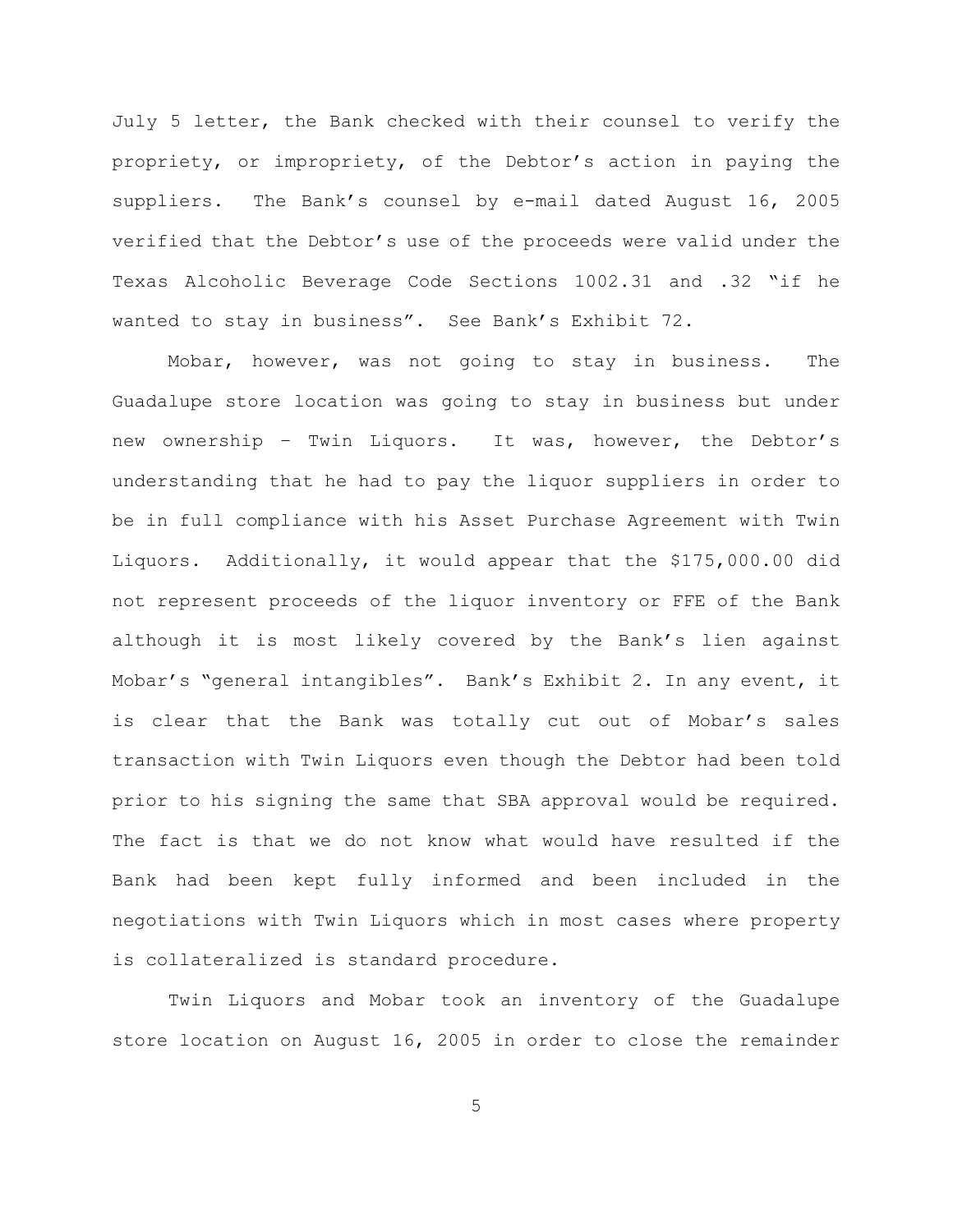of the transaction. At that time, the Debtor knew he still did not have SBA approval. Nevertheless, on August 18, 2005, he closed the sale. Twin Liquors' president, David Jabour, testified that the Asset Purchase Agreement required the property to be delivered free and clear of liens and that he understood from the Debtor by the end of the day that everything was okay. This is so even though the Debtor clearly knew he did not have SBA approval.

The Debtor received two checks at closing, one in the amount of \$20,000.00 for the wholesale accounts and one in the amount of \$194,456.61. This had two components. One was for the inventory of  $$159,456.61.^2$  The other was  $$35,000.00$  which David Jabour, President of Twin Liquors, testified was reallocated from an employment contract with the Debtor because that money was needed to close the deal. The existence of this employment contract was apparently never disclosed to the Bank and is not otherwise mentioned in testimony. All funds from the closing received by Mobar were used to pay liquor suppliers' bills. No funds ever went to the Bank from the sale of the Bank's collateral. This all occurred in spite of the fact that the Debtor knew that the SBA had never approved the transaction. In fact, the SBA ultimately disapproved the transaction after it had actually occurred. Incredibly, Mr. Weaver testified as to a conference call between

<sup>&</sup>lt;sup>2</sup>There was no evidence that this \$159,456.61 did or did not include any payment for FFE.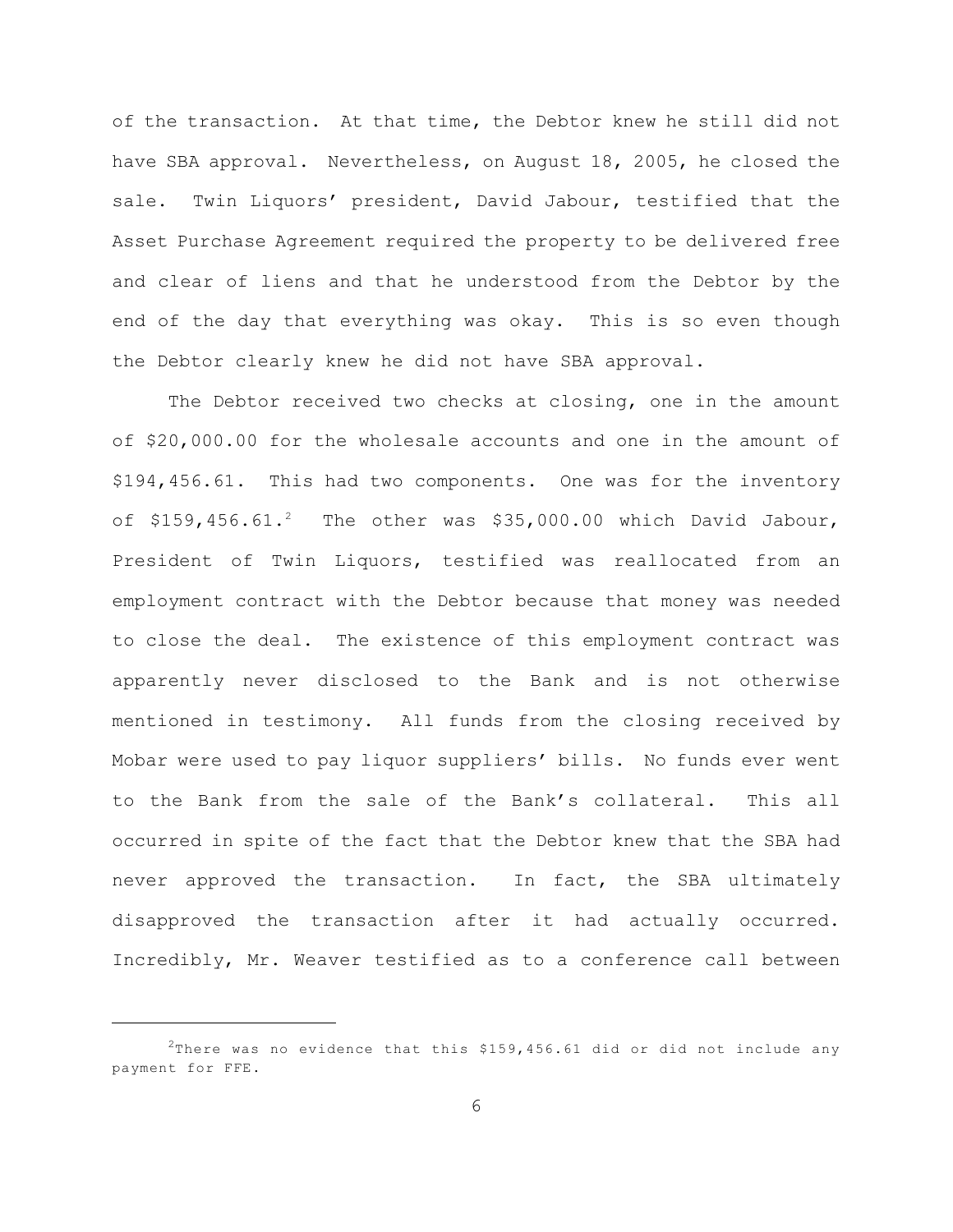himself, the Debtor, and the SBA representative on August 18, the very day of the sales' closing, with reference to the SBA's position and the fact that the SBA wanted more information. Those requests were actually faxed from Mr. Weaver to the Debtor at 4:58 p.m. that very day. At no time during this exchange of information between the Bank, the SBA, and the Debtor did he ever inform them that he was in the process of closing the sale that very day. And, he kept trying to get SBA approval even after the closing without telling anyone, the Bank or the SBA, that the sale had already been consummated and all the proceeds were gone. Finally, on September 1, the SBA said that it would not agree to the proposed selfliquidation by Mobar and authorized the Bank to institute litigation.

The first time the Bank and the SBA learned that the sale had been actually closed was after litigation had been commenced against the Debtor and Mobar.

Clearly, the Debtor engaged in a scheme to deceive the Bank and the SBA with regard to the sale of the Guadalupe store to Twin Liquors. The question that remains is whether his actions fit within the parameters of any of the causes of action brought herein by the Bank and the extent that his actions caused damage to the Bank.

The Bank sued Twin Liquors and received \$100,000.00 in settlement of that litigation. Attorneys fees incurred by the Bank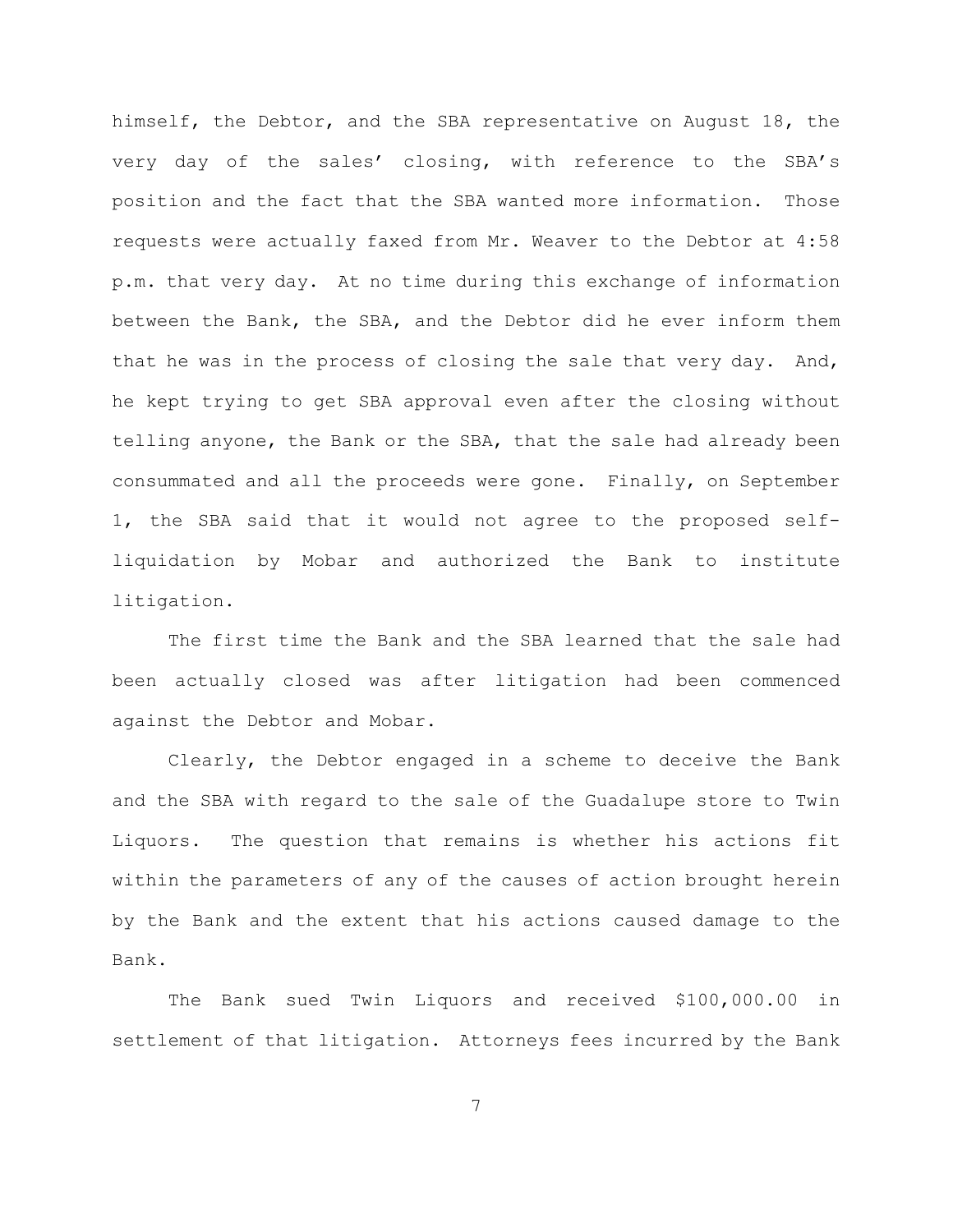in that litigation totaled \$39,754.46 and costs totaled \$10,066.94. That leaves a net recovery from Twin Liquors of \$50,178.60.

On August 8, 2005, at the request of the Bank, Mickey Davis conducted an appraisal of the assets in the Guadalupe store. His resulting value was \$72,575.00 (\$65,000.00 for inventory and \$7,575.00 for FFE) as is, where is, with no deduction for costs of sale or relocation. Bank Exhibit 95. Greg Shattuck provided an appraisal as well. For FFE the liquidation value was \$8,800.00. Bank Exhibit 99. Inventory was valued at approximately \$90,900. Bank Exhibit 97. After moving and auction expenses of \$11,000(not including auctioneer commission), net inventory proceeds estimated to be \$79,900. Total of FFE and inventory is \$88,700 less auctioneer's commission. So, we know that if the Bank had closed the store down and liquidated their collateral themselves in August 2005, they might have received somewhere in the neighborhood of \$65,000 to \$75,000.00 to apply against the debt.

The inventory was actually sold for \$159,456.61. Against that number, the Bank recovered from Twin Liquors the net amount of \$50,178.60. So, from the Debtor's liquidation of the inventory collateral, the Bank is short \$109,278.01. The Bank also had a lien on the \$20,000.00 Mobar received from the sale of the wholesale accounts under its Security Agreement<sup>3</sup>. So, its total

 $3$ The additional \$35,000 paid by Twin Liquors was reallocated from an employment agreement, and there was no evidence presented that the Bank had a lien on this amount.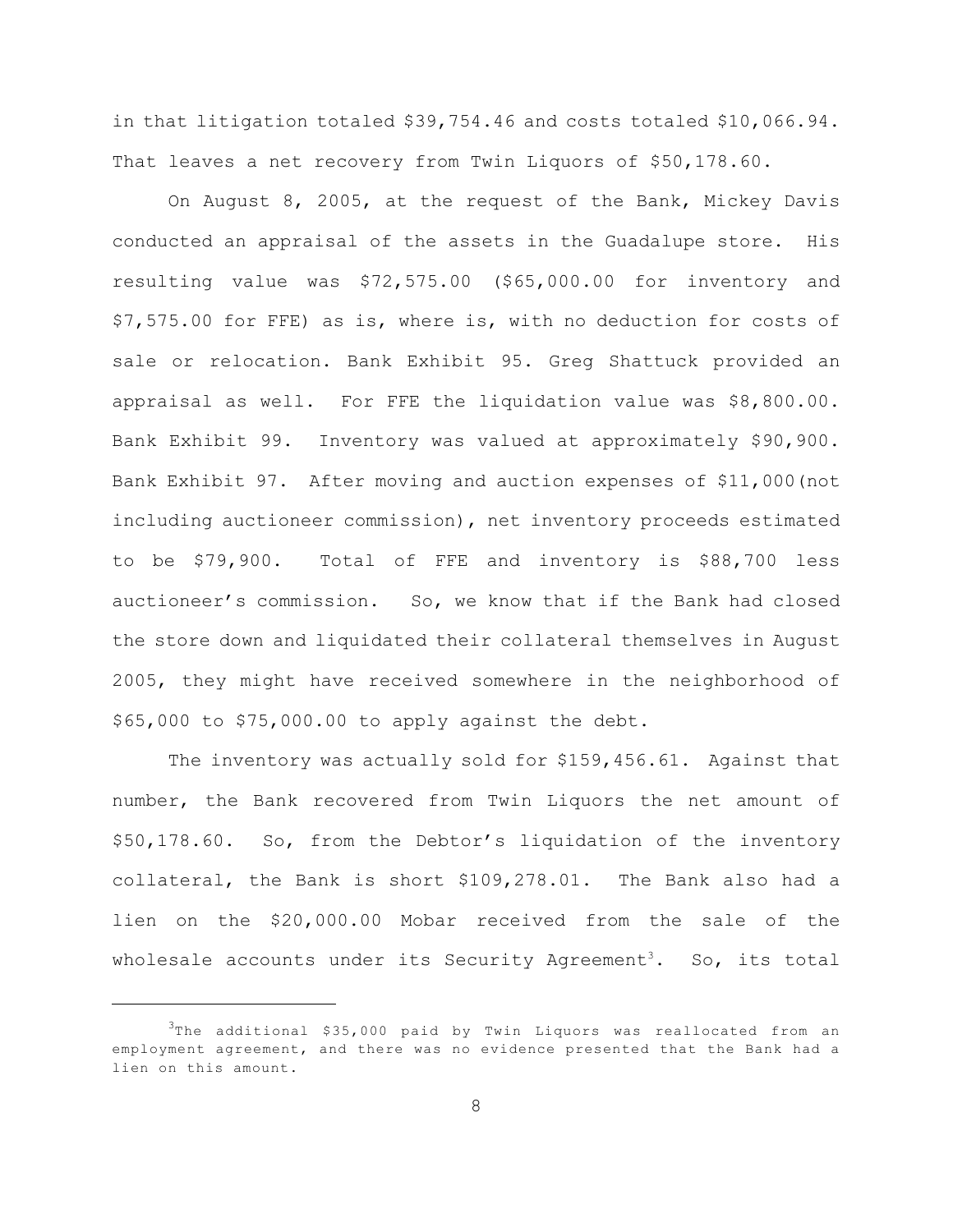loss from Mobar's disposition of its inventory and accounts was \$129,278.01.

#### **Issues**

1. Did the Debtor's use of the proceeds from the sale of the Guadalupe store constitute embezzlement in the context of 11 U.S.C. §523(a)(4)?

2. Did the Debtor's use of the proceeds from the sale of the Guadalupe store constitute a wilful and malicious injury to the property of the Plaintiff within the meaning of 11 U.S.C. §523(a)(6)?

3. Did the Debtor's use of the proceeds from the sale of the Guadalupe store constitute a transfer of property of an insider, Mobar LLP, with the intent to hinder, delay or defraud the Bank within the meaning of 11  $U.S.C.$   $\S$ \$727(a)(2) and (7)?

4. What are the Bank's damages, if any?

## **Conclusions of Law**

1. 11 U.S.C. §523(a)(4)**.** Debts that are created out of "fraud or defalcation while acting in a fiduciary capacity, embezzlement, or larceny" are excepted from discharge. 11 U.S.C. §523(a)(4)(West 2007).

The Bank has alleged that the Debtor, individually and acting on behalf of Mobar, embezzled the proceeds from the sale of the Guadalupe store. Embezzlement has been defined as "the fraudulent appropriation of property by a person to whom such property was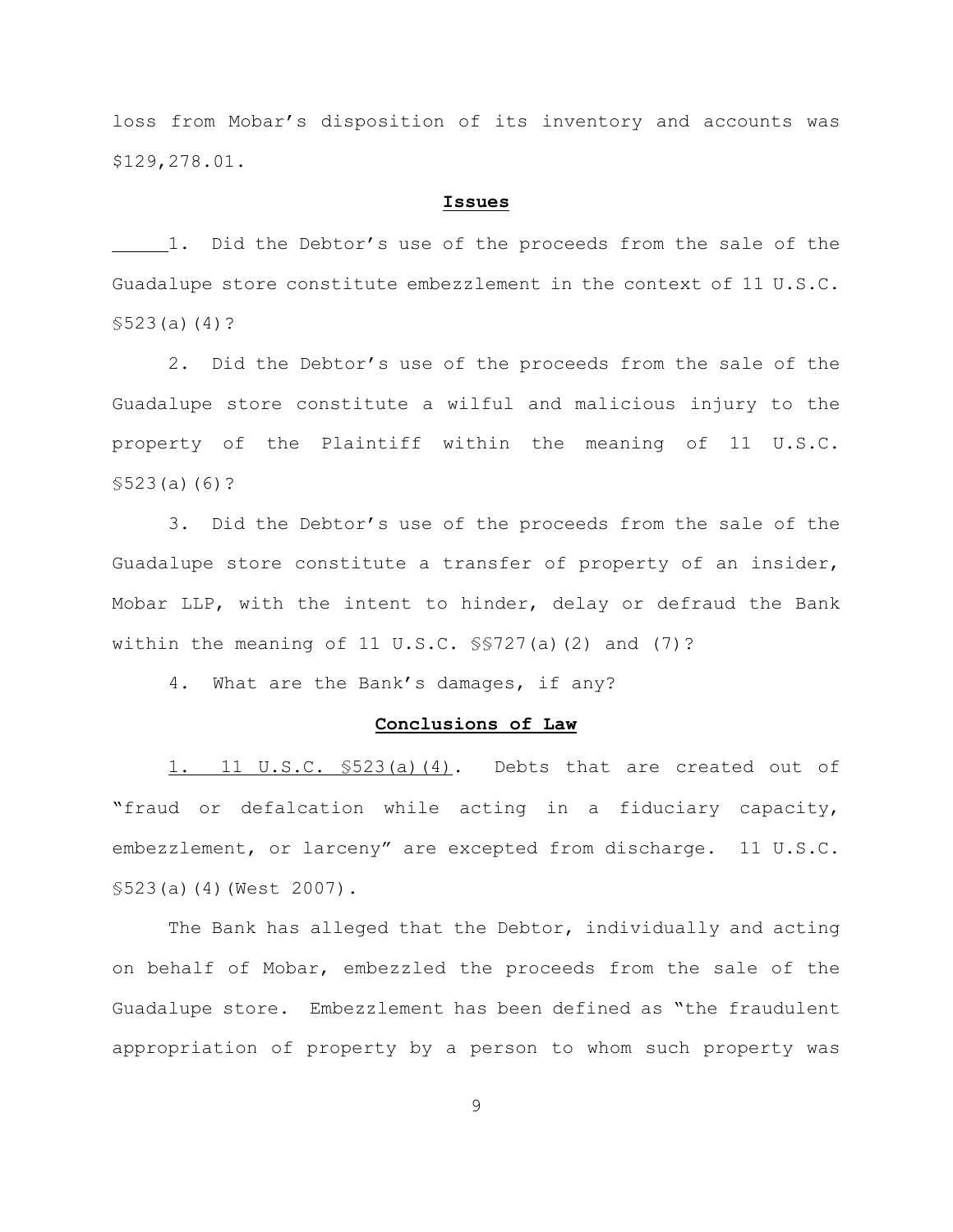intrusted or into whose hands it has lawfully come." *In re Weber,* 892 F.2d 534, 538 (7<sup>th</sup> Cir. 1989) (quoting *Moore v. United States*, 160 U.S. 268, 269, 16 S.Ct. 294, 40 L.Ed. 422 (1985). In this regard the Fifth Circuit has held "[t]he plain language of the statute and limited evidence of Congressional intent indicate that the pertinent debt discharge exception was intended to reach those debts incurred through abuses of fiduciary positions and through active misconduct whereby a debtor has deprived others of their property by criminal acts; both classes of conduct involved debts arising from the debtor's acquisition or use of property that is not the debtor's." Matter of Boyle, 819 F.2d 583, 588 (5<sup>th</sup> Cir. 1987)(emphasis added).

The pertinent language in the Security Agreement relied on by the Bank reads "OWNERSHIP AND DUTY TO PROPERTY: ... I will not try to sell the property unless it is inventory or I receive your written permission to do so. If I sell the property I will have the payment made payable to the order of you and me." This provision of the security agreement obviously applies to sales of inventory out of the ordinary course of business. It is without dispute that the Debtor did not get the written permission of the Bank or the SBA to the sale of the Guadalupe store. It is likewise uncontested that he did not have the payment he received made payable to the order of Mobar and the Bank.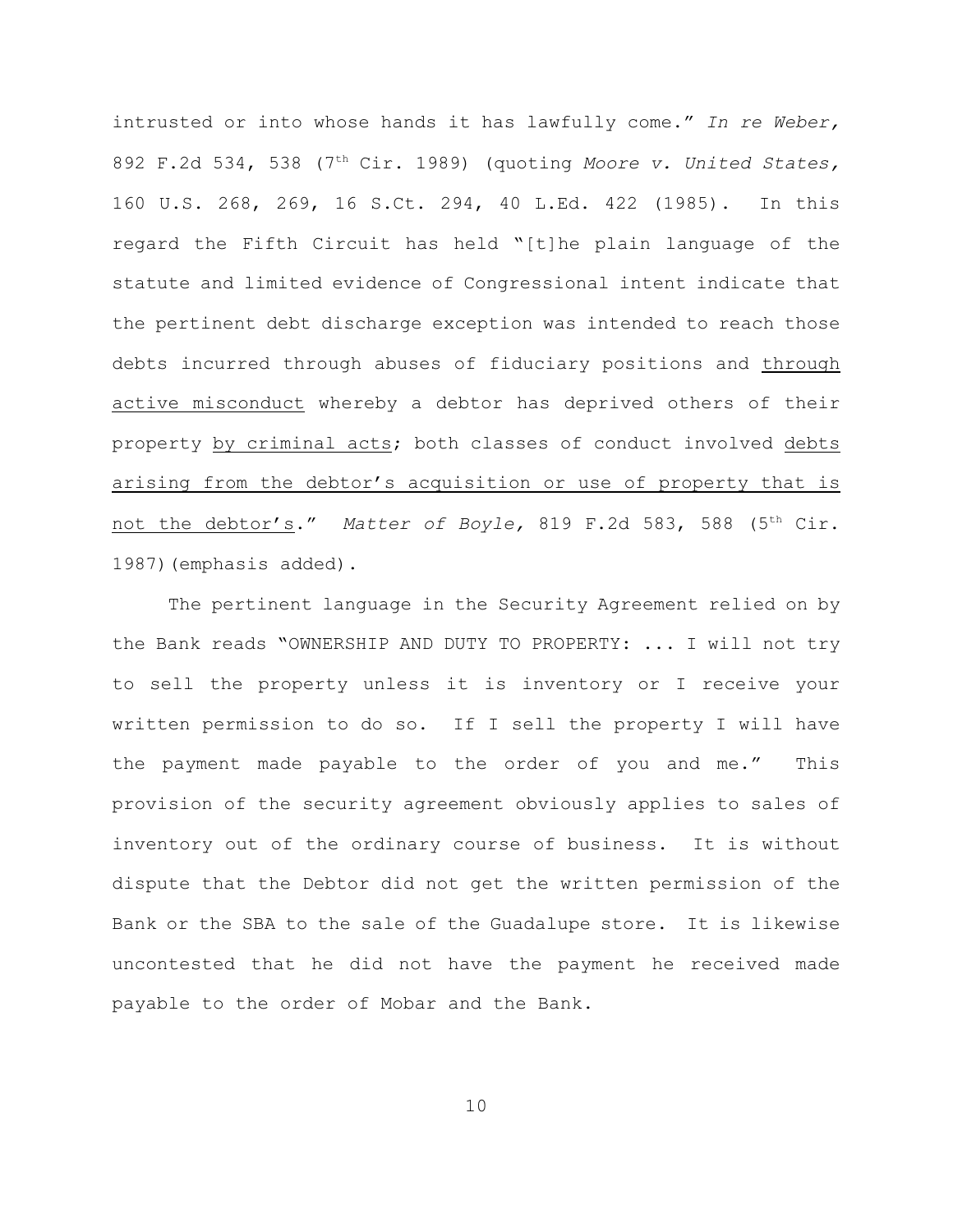The legal question is whether the Debtor's conduct in selling the Bank's collateral and not remitting the proceeds constitutes embezzlement. Although courts have differed in answering this question, the majority opinion is that "where a creditor holds nothing more than a security interest in a debtor's property, the relationship is insufficient to support a finding of embezzlement." *In Re: Moller,* 2005 W.L. 1200916 (Bankr. N.D. Ia. 2005)(stating, "As owner of the collateral, the debtor remained the owner of its proceeds, even though both the collateral and its proceeds were subject to a security interest. No person can embezzle from himself." (citing *In re: Contella,* 166 B.R. 26, 30 (Bankr. W.D.N.Y. 1994))); In re: Phillips, 882 F.2d 302, 303-05 (8<sup>th</sup> Cir. 1989)(finding a security interest does not rise to the level of ownership sufficient to support a claim for embezzlement); *In re: Tinkler,* 311 B.R. 869, 877 (Bankr. D. Colo. 2004)(holding that a parties' contract did not grant lender an ownership interest in proceeds from sale of inventory, but only a security interest, of kind insufficient to support "embezzlement" claim). But see contra, *In re: Hoffman,* 70 B.R. 155, 163 (Bankr. W.D. Ark. 1986)(Debtor's conversion of bank's collateral as embezzlement). *In re: Harrell,* 94 B.R. 86, 91 (Bankr. W.D. Tex. 1988)(debt was ultimately dischargeable, however, finding that debtor who sold collateral "appropriated" creditor's property by failing to "immediately and directly remit. . .the proceeds of the sale" to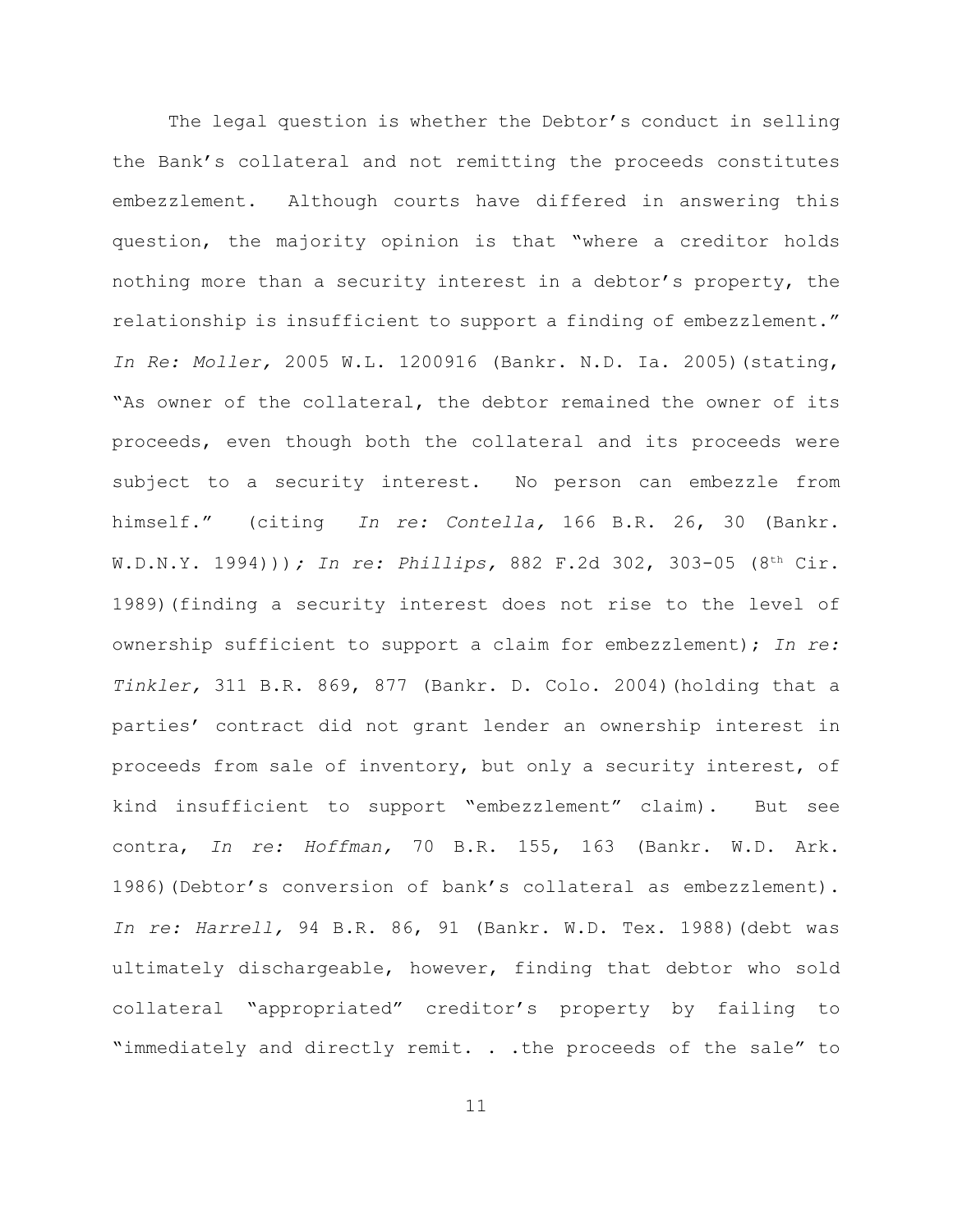the creditor).

Upon reflection, this Court believes that the proper application of the term "embezzlement" within the context of 11 U.S.C. §523(a)(4) is that an owner of collateral, when he sells the collateral and fails to remit the proceeds to the lienholder, has not embezzled funds from the lienholder. "No person can embezzle from himself." *In re: Contella* at 30. It was not the security interest of the Bank that was in the hands of Mobar. It was property of Mobar in the hands of Mobar which the Debtor sold. Clearly, the Debtor, acting through Mobar, willingly breached the provision of the security agreement requiring the Bank's approval of the sale and the receipt of a joint payee check for the proceeds of the sale. He additionally breached his agreement by using the proceeds for purposes other than paying the Bank. However wrong that action was, it does not constitute embezzlement.

2. 11 U.S.C. §523(a)(6). Debts that arise from, "wilful and malicious injury by the debtor to another entity or the property of another entity" are non-dischargeable in bankruptcy. 11 U.S.C. §523(a)(6)(West 2007).

The United States Supreme Court has stated that for the injury to be wilful it must be, "a deliberate or intentional injury, not merely a deliberate or intentional act that leads to injury." *Kawaauhau v. Geiger,* 523 U.S. 57, 61-62, 118 S.Ct. 974, 140 L.Ed.2d 90(1998). The Fifth Circuit Court of Appeals has interpreted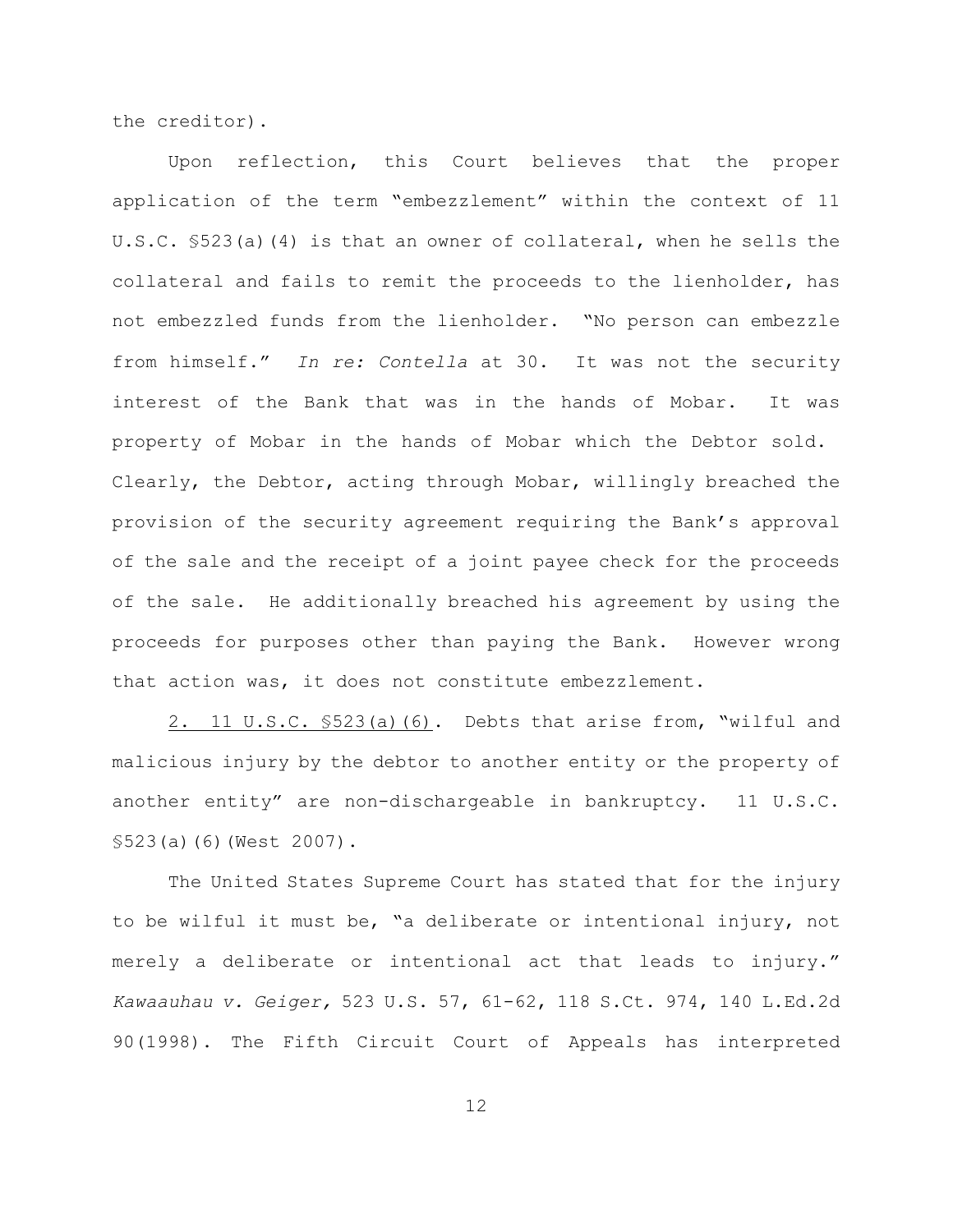§523(a)(6) in light of the Supreme Court's decision in the *Kawaauhau case.* The Fifth Circuit aggregates the words "wilful and malicious" into a unitary concept because "treatment of the phrase as a collective concept is sensible given the Supreme Court's emphasis on the fact that the word they modify is 'injury'." *In re: Miller,* 156 F.3rd 598, 606 (5<sup>th</sup> Cir. 1998). The inquiry required under the *Miller* decision in determining whether an injury is "wilful and malicious" is to examine the evidence to see if "there is either an objective substantial certainty of harm or a subjective motive to cause harm" in the actions of the debtor of which the creditor complains. Id. "If the creditor can show that debtor deliberately and intentionally failed to remit proceeds of collateral to a secured party, as required under a security agreement, the creditor may be able to prevail on a claim of nondischargeability under §523(a)(6)." *In re: Rodriguez,* 2007 Bankr. LEXIS 547, \*\* 20-21 (Bankr. S.D. Tex. Houston 2007)(citing *Mabank Bank v. Grisham,* 245 B.R. 65, 73-74)(Bankr. N.D. Tex. 2000)). "Malice as required under §523(a)(6) may be inferred if the debtor acts 'in a manner which one knows will place a lender at risk such as converting property in which the lender holds a security interest ... " *Mabank* citing *In re: Therous,* NL. 94-50530, 1995 WL 103342, \*3 (5<sup>th</sup> Cir. Feb. 27, 1995)(citing *Crysler Credit Corp. v. Perry Chrysler Plymouth, Inc.,* 783 F.2d 480 (5<sup>th</sup> Cir. 1986)). In *Rodriguez* the Court went on to state, "When a debtor is an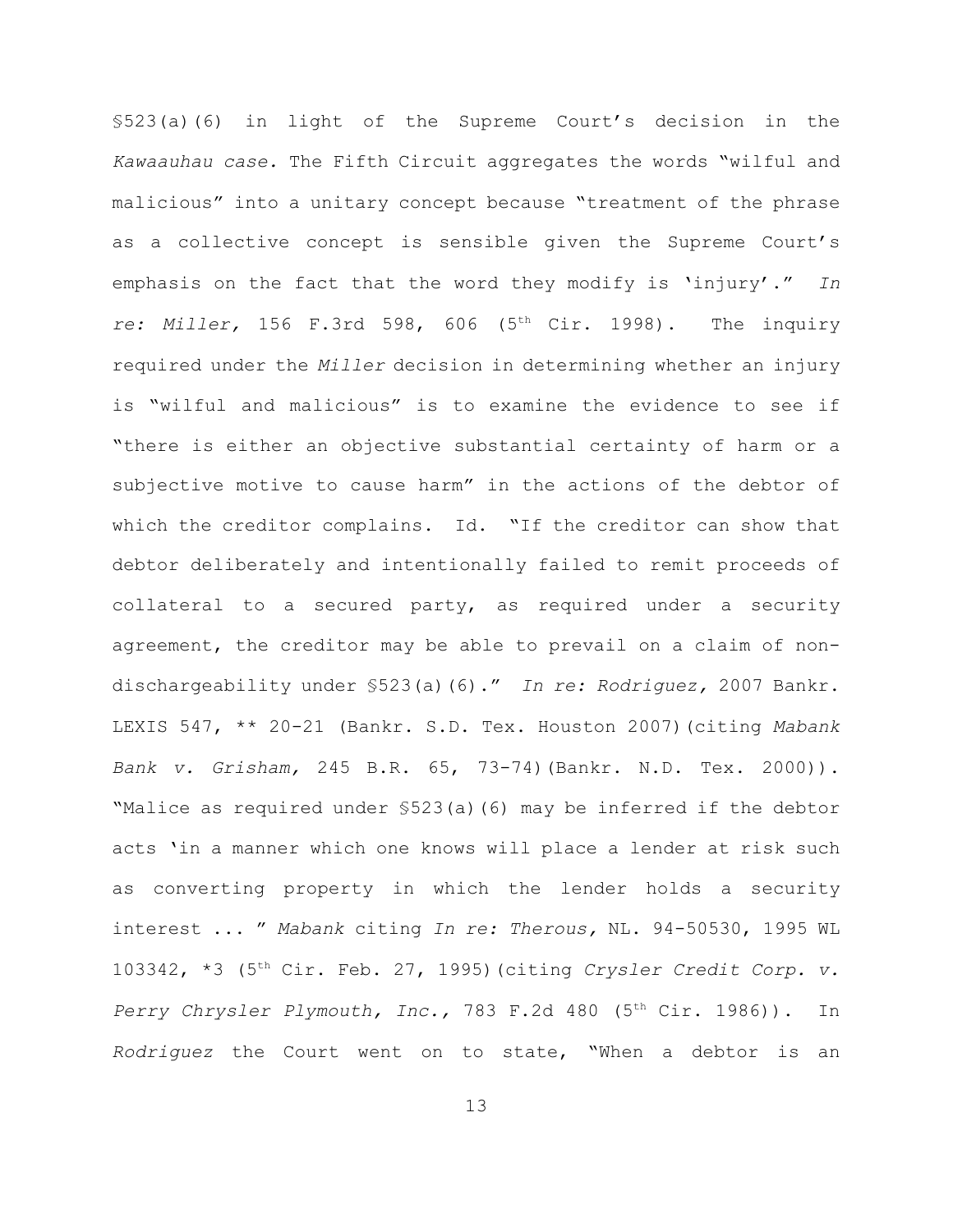experienced businessman, it may be reasonable to infer that the debtor knows that the disposing of collateral will 'jeopardize' the lender's security interest." *Therous* at \*3.

The Debtor's actions taken as a whole from June 24, 2005 (the date of his first meeting with Bank officials) through his final closing of the sale of the inventory on August 18, 2005 (when he knew he did not have either the Bank's or the SBA's approval, and he used all of the proceeds of the Bank's collateral to pay unsecured liquor suppliers) shows that he objectively knew that there was a substantial certainty of harm to the Bank by those actions. This cannot reasonably be contested. Throughout that time period, the Debtor actively misled the Bank by not divulging to them the totality of his actions while he was at the same time requesting their consent. He did not tell them of the receipt and disposition of the \$175,000.00 until after it had occurred. He did not tell them that he had closed the final portion of the sale ever. And, he continued to seek the Bank's and SBA's approval for the sale even after he had closed the sale and even though he had not told them that the sale had closed. The Bank and the SBA only learned of the ultimate closing of the sale after the Bank instituted litigation against Mobar and the Debtor to recover upon its collateral and its debt. It is clear to this Court that the Debtor's actions injured the Bank and that the Debtor knew that his actions would result in harm to the Bank. Selling the Bank's collateral and paying the proceeds to someone else without their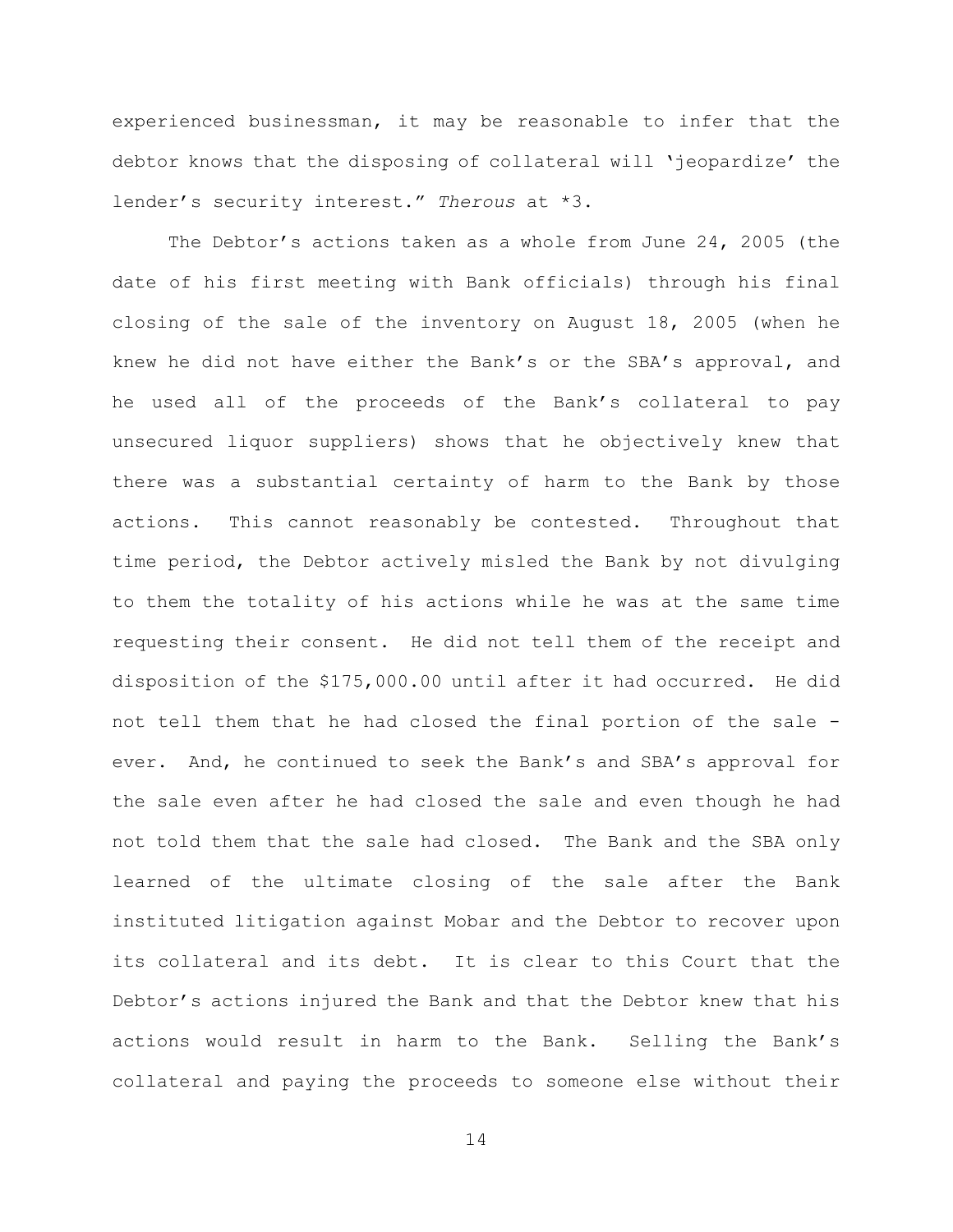knowledge or consent is, in this case, a clear violation of §523(a)(6) within the definition of "wilful and malicious" as defined by the Fifth Circuit in the *Miller* case. This is especially true since he knew at closing there were not funds available to pay the Bank.

3. 11 U.S.C. §727(a)(2) and (7). The Bank claims that the Debtor's actions as outlined above show that he transferred, removed, destroyed, mutilated, or concealed property of a debtor (Mobar LLP) of which he was an insider with the intent to hinder, delay, or defraud the Bank. Neither party was able to find a case from the Fifth Circuit on point.

The Debtor was clearly an insider of Mobar LLP. Mobar LLP filed its own Chapter 7 bankruptcy case in this Court on January 27, 2006.

The issue at hand is one of the Debtor's intent. Most of the cases under these Code sections deal with a debtor converting nonexempt property into exempt property within one year of the bankruptcy filing or otherwise secreting property from creditors with the intention of retaining it. See, for example, *Matter of Swift*, 3 F.3rd 929 (5<sup>th</sup> Cir. 1993); *Matter of Bowyer*, 916 F.2d 1056 (5<sup>th</sup> Cir. 1990); Matter of Reed, 700 F.2d 986, 99-91 (5<sup>th</sup> Cir. 1983). These cases are factually different than the case at bar. Here, the Debtor did not hide or secrete any of his property or convert any of his non-exempt property to exempt property all with the intention of putting it beyond his creditors' reach. He sold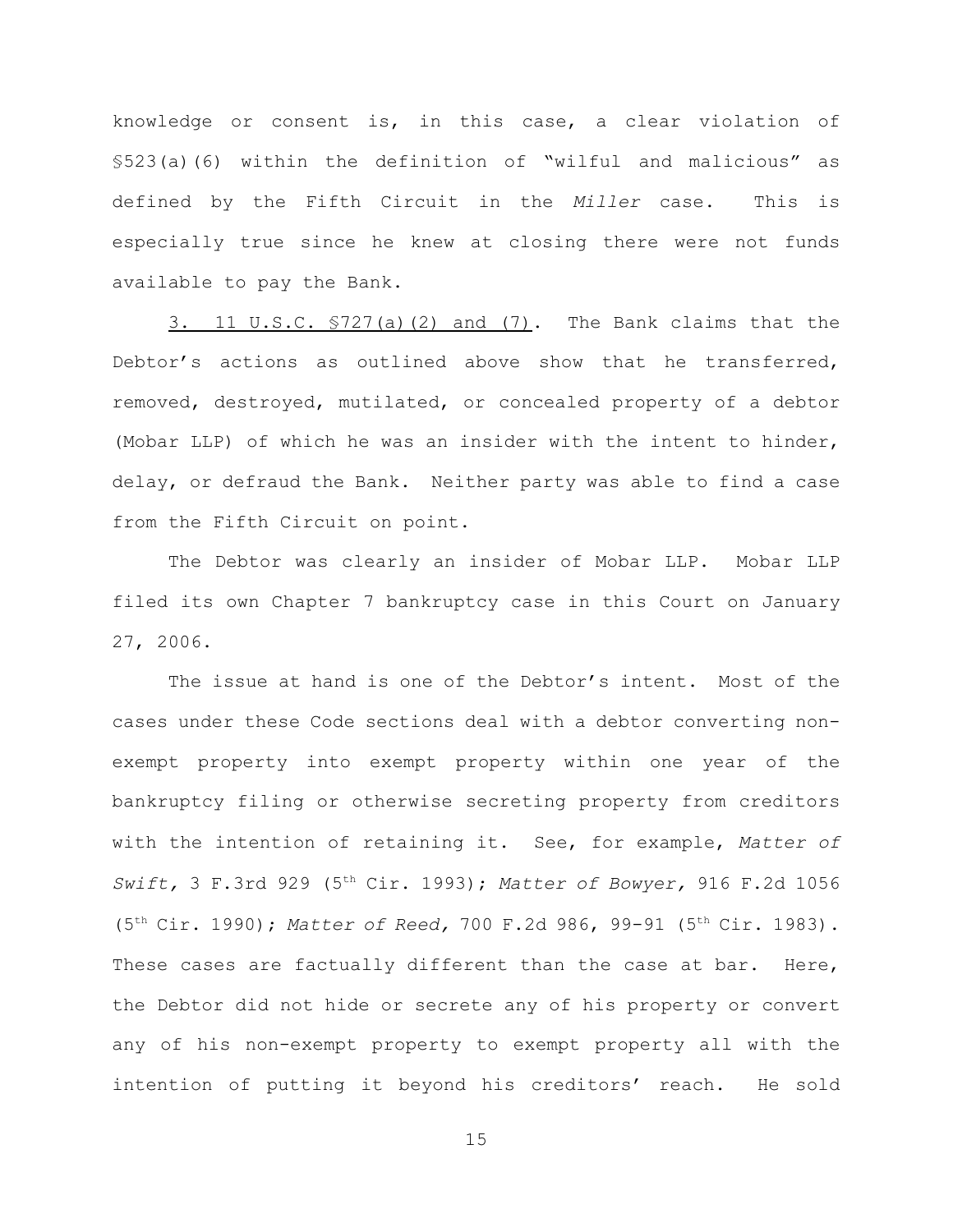property of Mobar LLP, of which he was an insider, without obtaining the required permission of the Bank and SBA, and he used all of the proceeds of their collateral to pay Mobar's unsecured liquor suppliers.

If one is to believe the Debtor's testimony, at least with regard to the first half of the sale transaction, it was his hope that by entering into the transaction with Twin Liquors, the Bank would ultimately be paid \$50,000.00. It was also his understanding that since Twin Liquors would be continuing in business at the same location, Mobar was required to pay its liquor suppliers under relevant state statutes. And, the agreement with Twin Liquors required the same. Additionally, the initial \$175,000.00 payment was not for the purchase of inventory. It was part of the purchase price for the right to do business at the Guadalupe store location. Technically, it most likely was the Bank's collateral as an "intangible" under the security agreement, but the Debtor's actions at this time alone do not prove an intent to hinder, delay or defraud the Bank even though he did not disclose to the Bank what he had done until two weeks or so after the fact.

The second half of the transaction, the final closing of the sale with the payment of the remainder of the purchase price is more problematic. Here it is clear that the Debtor actively misrepresented the facts to the Bank and the SBA. The Debtor's explanation is likewise perplexing. He consistently testified that in entering into and consummating the sale transaction with Twin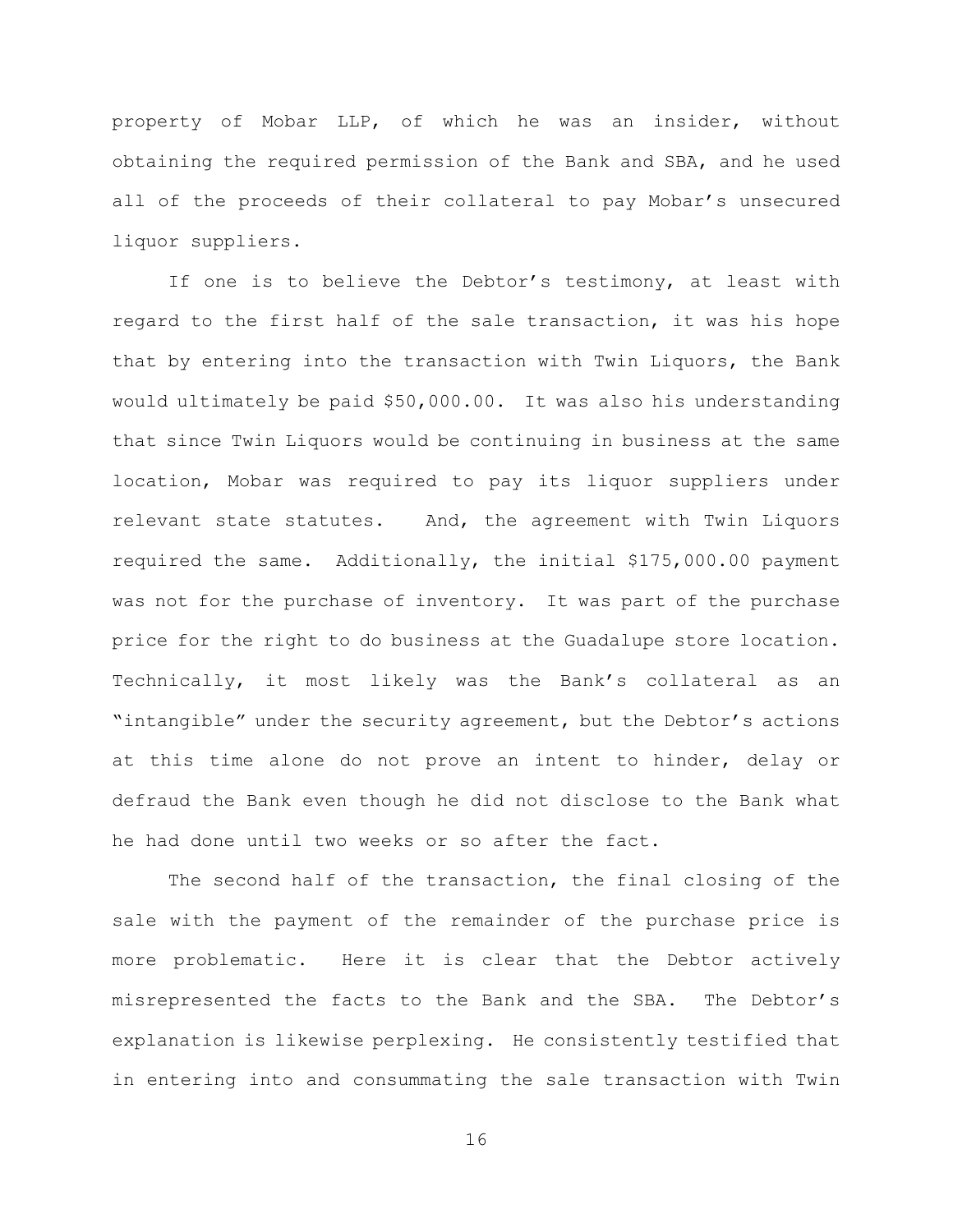Liquors, his sole intent was to get the Bank some money to apply on the debt. However, the actual facts belie his testimony. First, he entered into the sales transaction without telling the Bank and after having been told that the SBA would have to approve any such transaction. Second, he took the initial \$175,000.00 payment and paid Mobar's unsecured liquor suppliers without telling the Bank. Third, he only sought approval of the transaction after he had entered into it and after the \$175,000.00 was gone. Fourth, he never disclosed the fullness of the transaction to the Bank and the SBA. Fifth, he closed the transaction knowing the Bank and the SBA had not agreed. Sixth, Mobar received \$214,456.61 at the closing all of which the Debtor caused Mobar to disburse to entities other than the Bank. Seventh, and perhaps the most damaging evidence of all is that on the very day that the Debtor closed the sale to Twin Liquors, August 18, 2005, he participated in a conference call with representatives of the Bank and the SBA and he failed to disclose to them what was transpiring even though the substance of the call was the "proposed" sale itself. Additionally, in response to the request for information he received via e-mail from the Bank at 4:58 p.m. that very day as a result of the telephone conference, he faxed the Bank the requested information the very next day on August 19, 2005. All of this information is contained in Exhibit D-11. The last page of D-11 contains the Debtor's estimates of what the sales proceeds from the closing of the sale would be. That estimate is clearly false as it contains no projected amount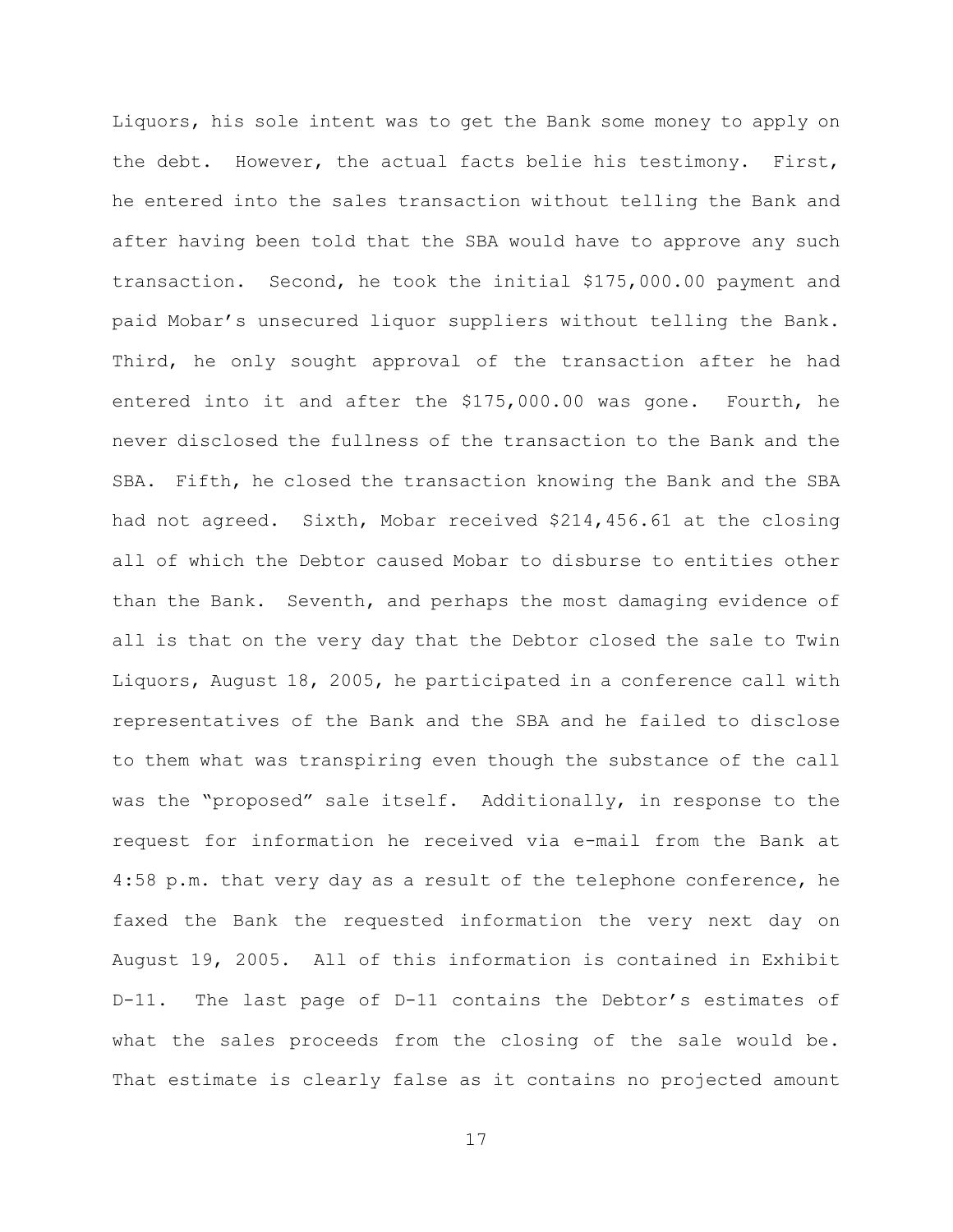from the sale of the inventory even though the sale has just occurred. The only amount reflected as remaining owed is the \$50,000.00 to be paid at closing. The obvious purpose of the Debtor's use of this "estimate" is to show the Bank receiving \$50,000.00 at the closing–something he then knew to be false. This is exceptionally damaging evidence.

But what could have been the motivating factor for the Debtor to have closed the sale in such a manner. After all, he was to get none of the proceeds personally, was he? Well, he hoped he would. He apparently had a side employment agreement with Twin Liquors which would pay him \$50,000.00 according to Mr. Jabour's testimony. This was a fact he never disclosed to the Bank or the SBA in any of the information he sent to them. As it turns out, \$35,000.00 of that amount was reallocated to the sales closing so there would be enough money to pay the liquor suppliers. And, whether he ever got the remaining \$15,000.00 is unknown. The other reason was that he was trapped. He had entered into a binding contract with Twin Liquors, taken the initial \$175,000.00 payment and spent it by paying liquor suppliers. He had no way to pay it back. So, instead of making full disclosure to all parties, he chose to close the sale without Bank/SBA approval and he represented to Twin Liquors that he had their consent; something that ended up costing Twin Liquors \$100,000.00 plus its attorney's fees in defending the lawsuit the Bank brought against it. So, the Debtor ended up defrauding not only the Bank but Twin Liquors as well.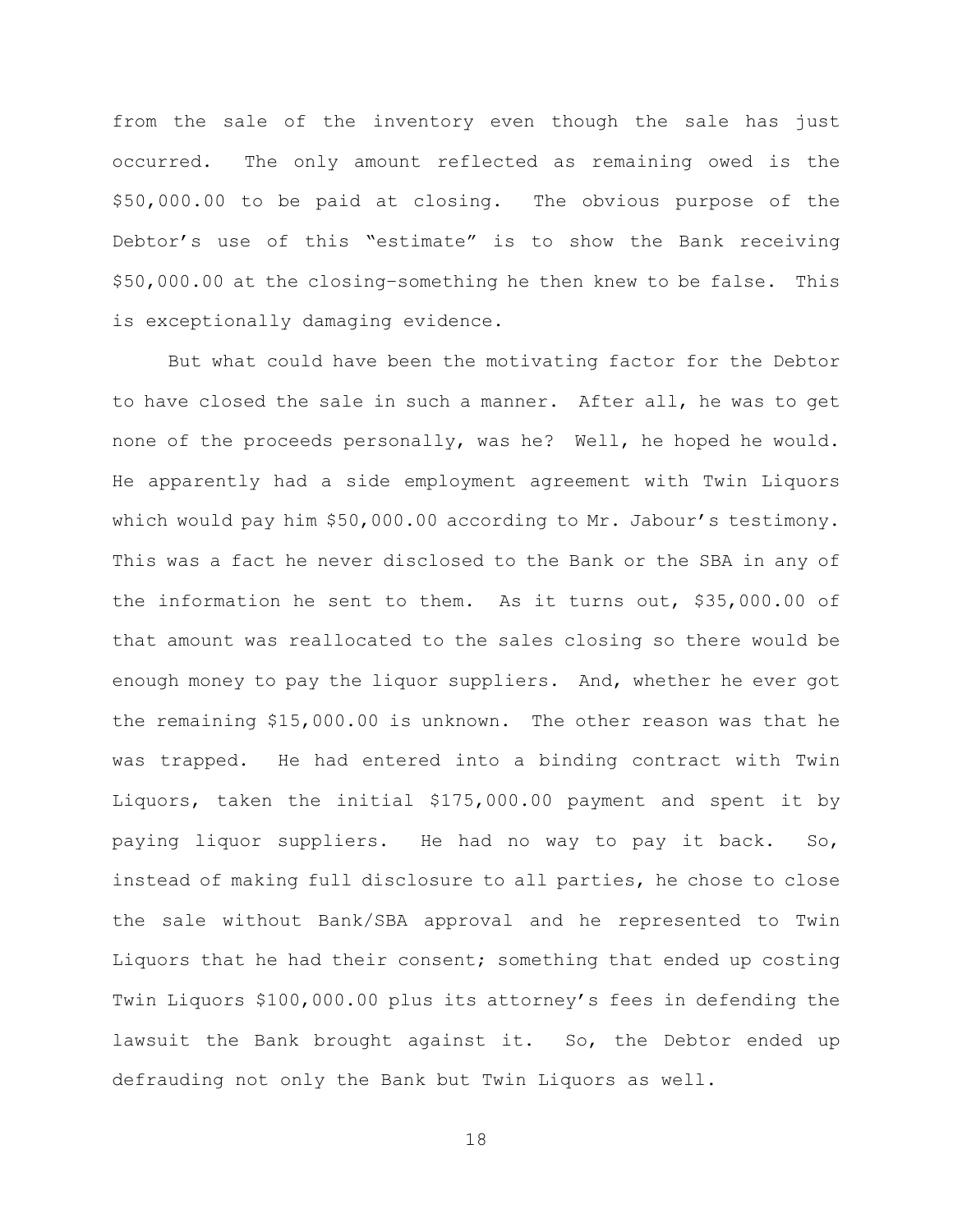Under the circumstances it is hardly a stretch to conclude that the Debtor, as an insider of Mobar LLP, also a debtor, caused Mobar to transfer property of Mobar within one (1) year of the filing of Mobar's bankruptcy petition, with the actual intent to hinder, delay and defraud the Bank. His discharge will therefore be denied under 11 U.S.C. §727(a)(2) and (7).

4. Damages. Debtor argues that the damages the Bank suffered, if any, should be calculated in the following manner. The appraisals of Mickey Davis and Greg Shattuck reflect that had the Bank liquidated the inventory and FFE at the Guadalupe store, it would have received somewhere between \$65,000.00 to \$75,000.00. The Bank actually recovered from Twin Liquors the net amount of \$50,178.60. Therefore, the only damages to which the Bank should be limited is the difference in those numbers, approximately \$15,000.00 to \$25,000.00.

It does not, however, seem appropriate to reward the Debtor for his malfeasance. In fact, the inventory sold in August for \$159,456.61 Against that number, the Bank recovered from Twin Liquors after attorneys' fees and costs the net amount of \$50,178.60. With regard to the Debtor's liquidation of the Bank's inventory collateral, the Bank is short \$109,278.01. In addition, Mobar's wholesale accounts were sold to Twin Liquors as well for an additional \$20,000.00. These "accounts" are clearly covered by the Bank's security interest. Accordingly, at a very minimum, the Bank should be entitled to recover \$129,278.01 in damages under 11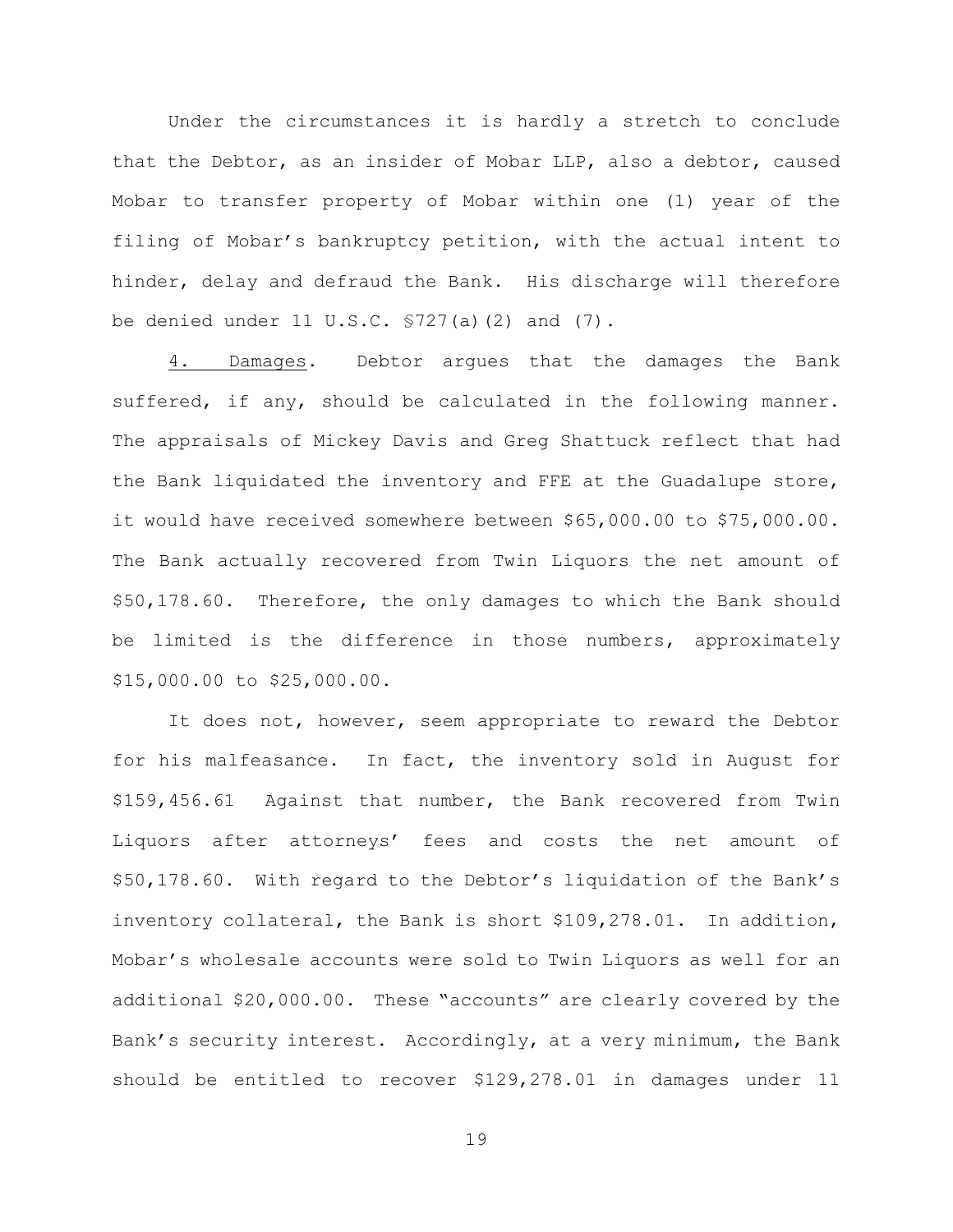$U.S.C.$  §523(a)(6).<sup>4</sup>

The next inquiry is to what extent the Bank should be able to recover the initial \$175,000.00 payment made by Twin Liquors to Mobar on June 28, 2005 which the Debtor caused Mobar to disburse to pay all third party liquor suppliers. The right to do business at the Guadalupe store is clearly an intangible that Mobar owned and sold and that was covered by the Bank's security interest. Bank Exhibit 2. Debtor clearly caused Mobar to sell that asset and disburse the funds to suppliers rather than the Bank. And, such activity occurred after the Debtor's meeting with Mr. Waite and Mr. Rhoades at which time the bankers informed him that he would need SBA approval to sell the store. The Debtor did ultimately notify the Bank of this fact in his July 5, 2005 letter. However, the Bank did not make an issue of this because the use of the proceeds were arguably valid under the Texas Alcohol Code Sections 1002.31 and .32 in order for Mobar to stay in business at that time. And, of course, Mobar had to stay in business in order to consummate the sale to Twin Liquors.

Under these circumstances, the Court does not feel the \$175,000.00 payment is an item which should be included in the calculation of damages regardless of the fact that the Debtor, at all times, took action without Bank approval when he knew he needed it. The use of the \$175,000.00 ultimately enabled Mobar to

 $4$ There is no additional amount awarded for FFE, as there was no evidence as to whether the FFE was or was not included in the initial \$175,000, in the inventory payment of \$159,456.61 or in the Twin Liquors' settlement payment.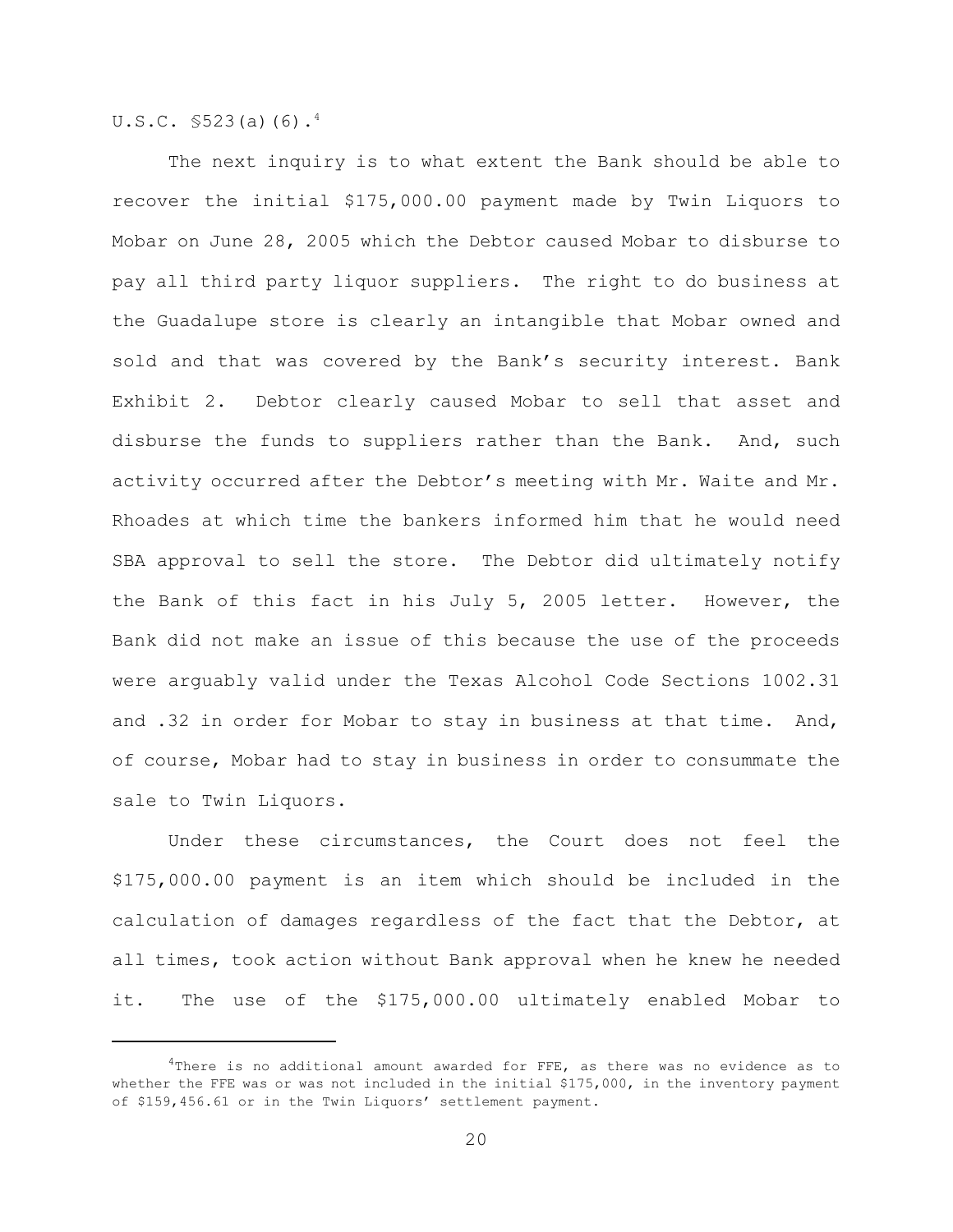consummate the sale and receive the money it received at the closing on August 18. It is those monies received at the closing that should be used as the proper measure of damages under this very special set of factual circumstances.

# Exemplary Damages

A bankruptcy court may rely on state law to award exemplary damages where the Bankruptcy Code does not specifically allow such measures. *In re: Landmark Equity Corp.,* 83 B.R. 362, 382 (E.D. Va. 1987). Under Texas law, courts of equity have the power to assess exemplary damages. *In re: Performance Nutrition, Inc.,* 239 B.R. 93, 115 (Bankr. N.D. Tex. 1999). Bankruptcy courts are courts of equity. *United States v. Energy Resources Co.,* 495 U.S. 545, 110 S.Ct. 2139, 109 L.Ed.2d 580 (1990).

Because the Bankruptcy Code does not expressly provide for exemplary damages under §523(a)(6), Section 41 of the Texas Civil Practice and Remedies Code governs the imposition of such an award. *In re: Landmark*, 83 B.R. at 376; Tex. Civ. Prac. & Rem. Code Ann. §41.003 (Vernon 1997 & Supp. 2007).

Exemplary damages may be awarded only if the claimant proves by clear and convincing evidence that the claimant's harm results from: (1) fraud; (2) malice; or (3) gross negligence. Tex. Civ. Prac. & Rem. Code Ann. §41.003 (Vernon Supp 2007). Clear and convincing evidence means the measure or degree of proof that will produce in the mind of the trier of fact a firm belief or conviction as to the truth of the allegations sought to be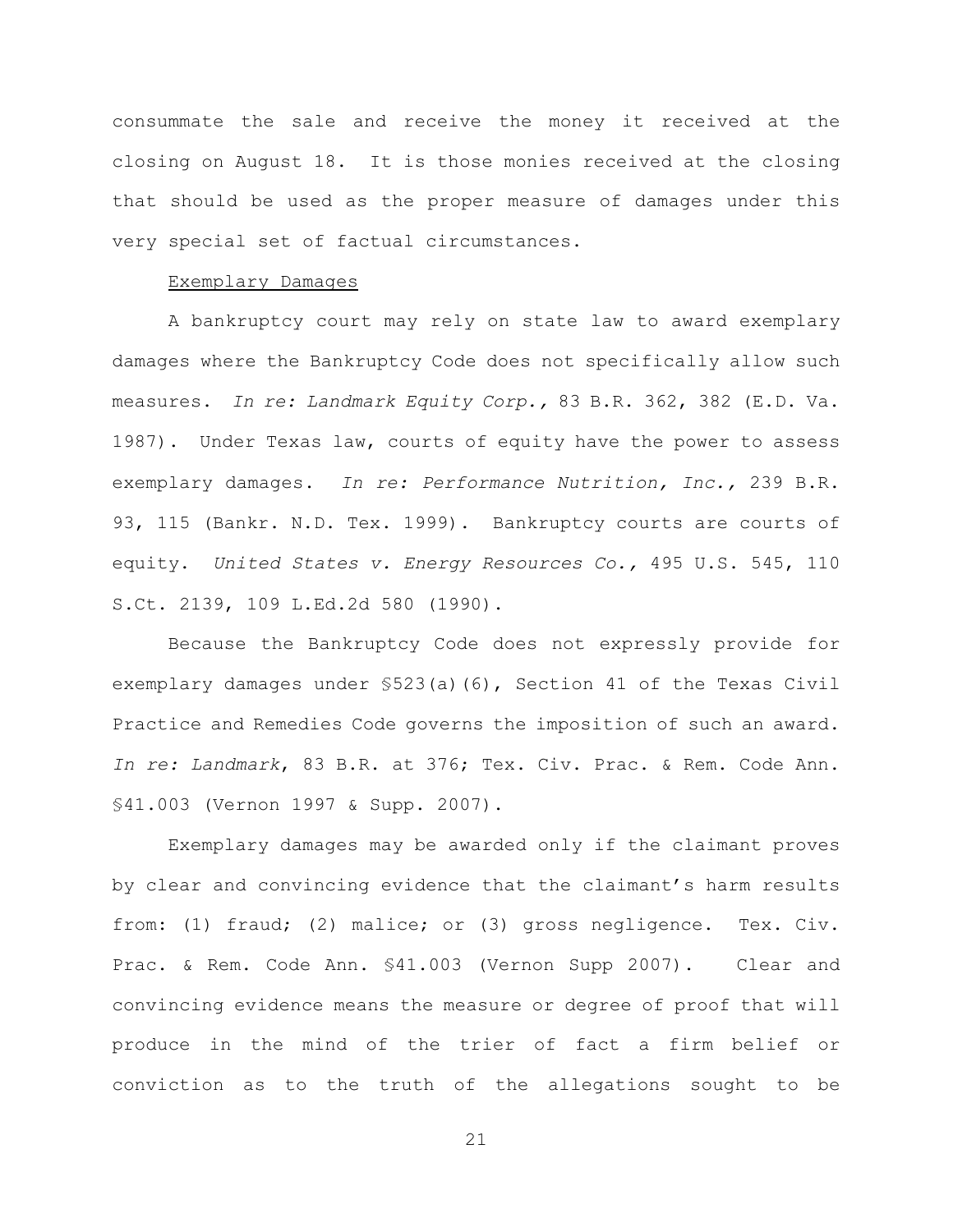established.

The Bank alleges that malice or gross negligence apply in this situation. "Malice" means a "specific intent by the defendant to cause substantial injury or harm to the claimant." Tex. Civ. Prac. & Rem. Code Ann. §41.001(7) (Vernon Supp 2007). Specific intent means that "the actor desires to cause the consequences of his act, or that he believes the consequences are substantially certain to result from it." *Mission Resources, Inc. v. Garza Energy Trust,* 166 S.W.3d 301, 313 (Tex. App.–Corpus Christi 2005 (pet. filed) citing *Reed Tool Co. v. Copelin,* 689 S.W.2d 404, 406 (Tex. 1985). "Gross negligence" means an act or omission: (A) which when viewed objectively from the standpoint of the actor at the time of its occurrence involves an extreme degree of risk, considering the probability and magnitude of the potential harm to others; and (B) of which the actor has actual, subjective awareness of the risk involved, but nevertheless proceeds with conscious indifference to the rights, safety or welfare of others." Tex. Civ. Prac. & Rem. Code Ann. §41.001(11) (Vernon Supp. 2007). Gross negligence and malice may be proven by direct or circumstantial evidence. *Transportation Ins. Co. v. Moriel,* 879 S.W.2d 10, 23 (Tex. 1994); *Behee v. Missouri Pac. Ry. Co.,* 71 Tex. 424, 429, 9 S.W. 449, 450 (Tex. 1888).

Punitive (or exemplary) damages are levied against a defendant to punish the defendant for outrageous, malicious, or otherwise morally culpable conduct. *Southern Cotton Press & Mfg. Co. v.*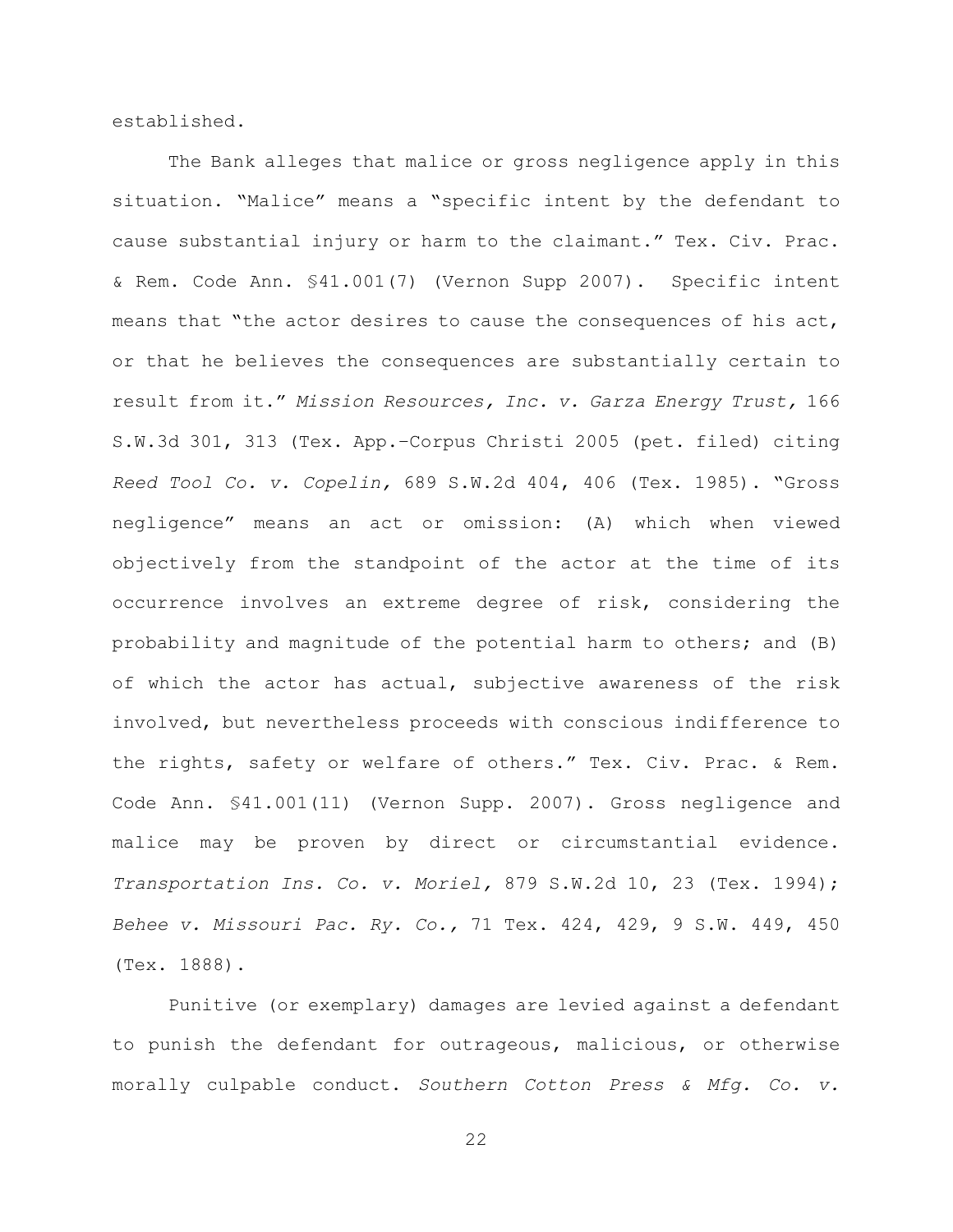*Bradley,* 52 Tex. 587, 600-601 (1880)(citations omitted). See Tex. Civ. Prac. & Rem. Code §41.001(5)(Vernon Supp. 2007)(defining "exemplary damages" as "any damages awarded as a penalty or by way of punishment"). The legal justification for punitive damages is similar to that for criminal punishment and like criminal punishment, punitive damages require appropriate substantive and procedural safeguards to minimize the risk of unjust punishment. *Transportation Insurance Company v. Moriel,* 879 S.W.2d 10 (1994). The *Moriel* case reiterates what the Texas Supreme Court has said many times before:

> The fact that an act is unlawful is not of itself ground for an award of exemplary or punitive damages. The act complained of not only must be unlawful, but also must partake of a wanton and malicious nature, or as sometimes stated, somewhat of a criminal or wanton nature.

*Jones v. Ross,* 141 Tex. 415, 173 S.W.2d 1022 (1943) restated in *Ware v. Paxton,* 359 S.W.2d 897 (1962) and again in *Dennis v. Dial Finance & Thrift Company,* 401 S.W. 2d 803 (1966).

Although this Court finds the Debtor committed a wilful and malicious injury to the Bank within the *Miller* court's definition of "wilful and malicious" as a unitary concept, the Court does not believe that the Bank produced clear and convincing evidence that the Debtor's culpability and actions in this case rise to the appropriate level for punishment by an exemplary damage award.

Accordingly, the damages "for wilful and malicious injury by the debtor to the property of another entity", in this case the Bank, will be set at \$129,278.01.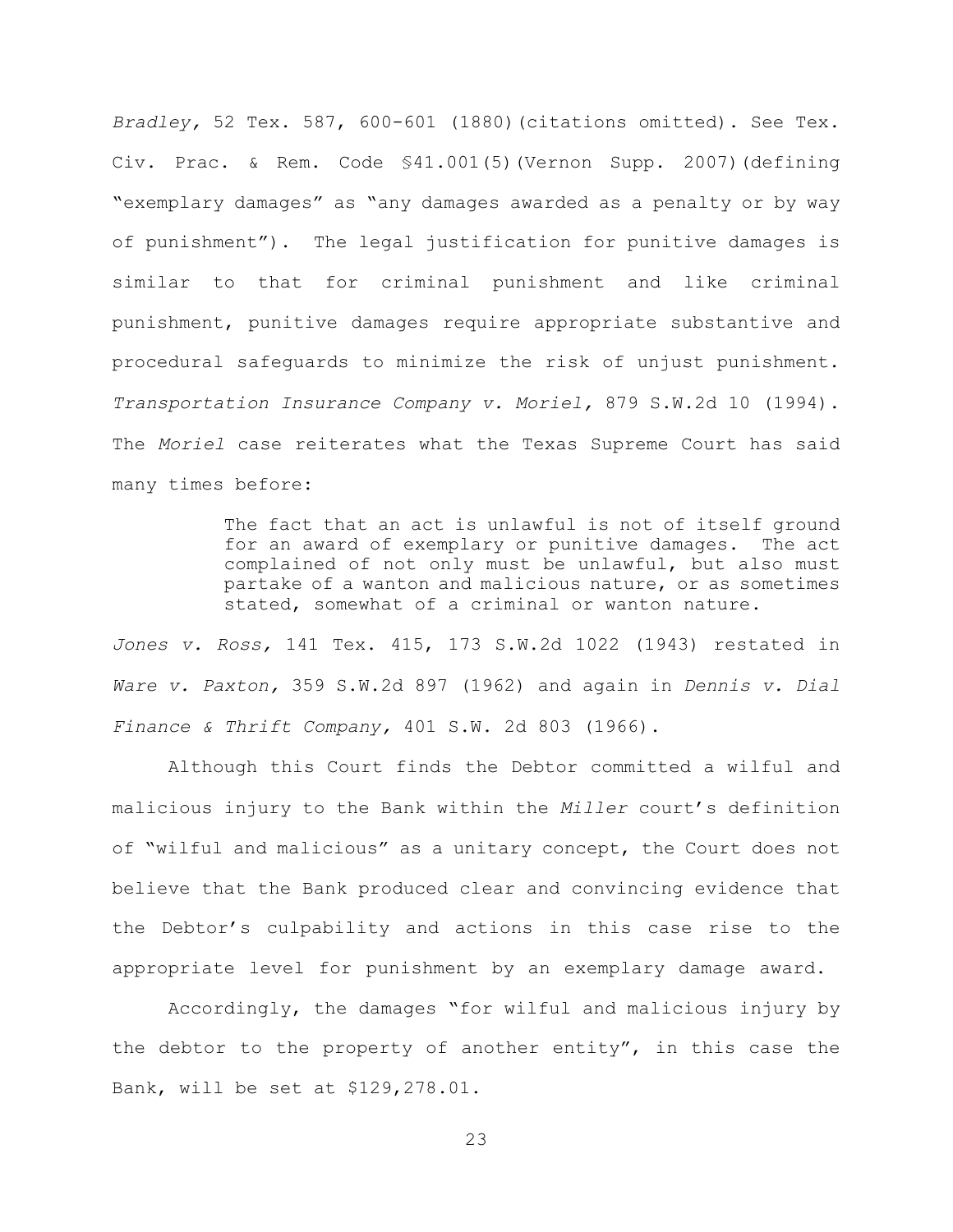## Attorney's Fees

 The Bankruptcy Code does not expressly award attorneys' fees to a creditor who successfully contests the dischargability of the creditor's claim or the denial of a debtor's discharge. The Bank contends that because the notes and security agreements the Debtor signed contain provisions wherein the borrower agrees to pay attorneys' fees as part of collection costs, the Bank is entitled to such.

The Fifth Circuit has held in certain dischargeability actions that a creditor can recover fees only when provided by a contract between the debtor and the creditor enforceable under state law. *Matter of Luce, 960 F.2d 1277, 1286 (5<sup>th</sup> Cir. 1992); Jordan v. Southeast Nat'l Bank (In re Jordan),* 927 F.2d 221 (5<sup>th</sup> Cir. 1991) However, in both these cases the court excepted from discharge the whole of a debt fraudulently incurred under §523(a)(2) as the entirety of such debts would include state-approved contractually required attorneys' fees. *See also, Davidson v. Davidson,* 947 F.2d 1294, 1298 (5<sup>th</sup> Cir. 1991)(following *Jordan* holding that "where a party has contracted to pay attorneys' fees for the collection of a nondischargeable debt, the fees also will not be discharged in bankruptcy" in a §523(a)(5) alimony case).

The Court does not read these cases to allow attorneys' fees in every dischargeability cause of action where there is a contractual provision allowing attorneys' fees. This is especially true where the non-dischargeable injury does not relate